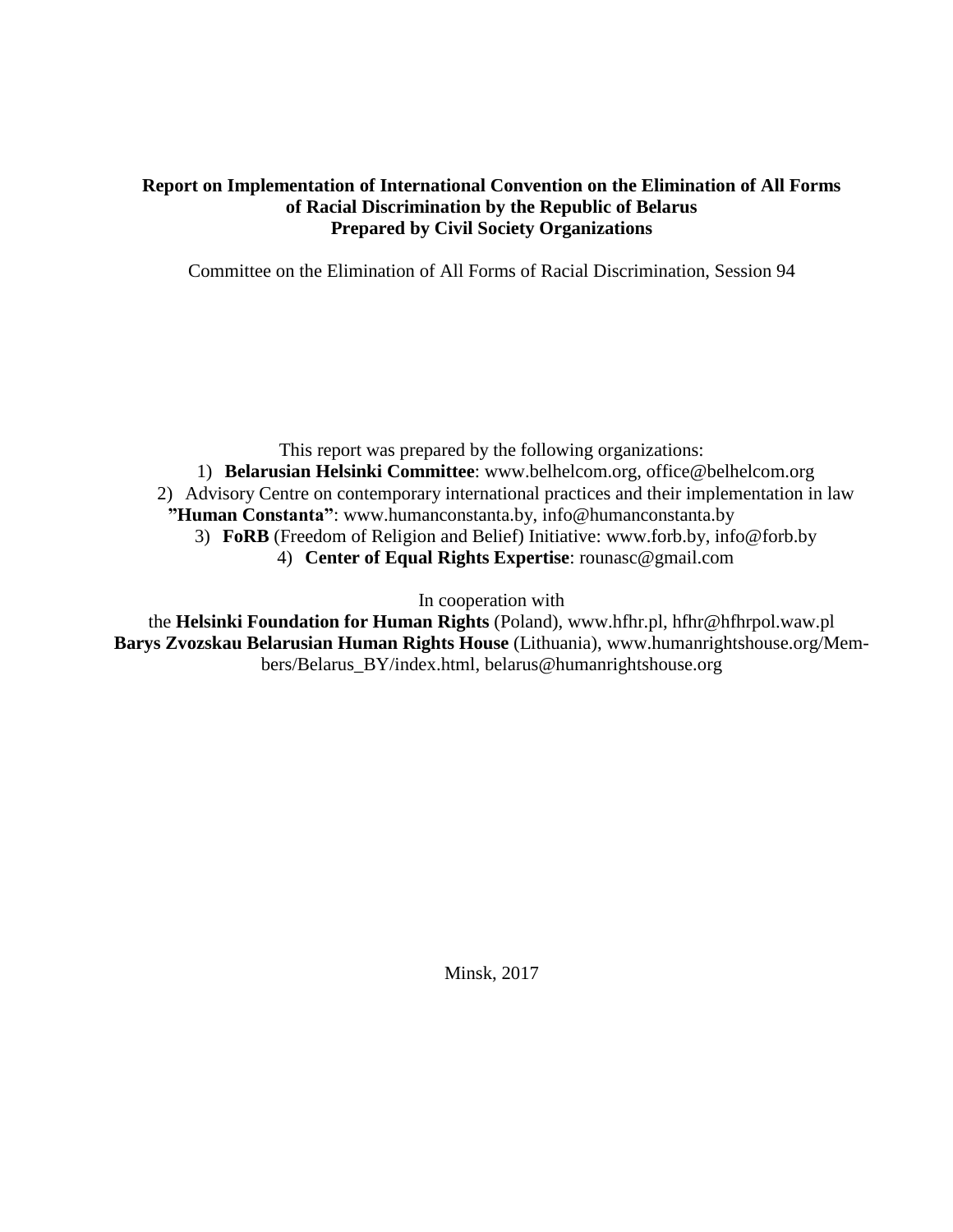# **Contents**

| <b>National Legislation to Prevent Discrimination</b>                                                                                                                                                                                                     | $\mathbf{3}$ |
|-----------------------------------------------------------------------------------------------------------------------------------------------------------------------------------------------------------------------------------------------------------|--------------|
| Article 2. Measures taken in the social, economic, cultural and other fields to ensure the adequate develop-<br>ment and protection of certain racial groups or individuals belonging to them                                                             | 5            |
| Article 4. Condemnation of propaganda and organizations which are based on ideas or theories of superiority<br>of one race or group of persons of one colour or ethnic origin, or which attempt to justify or promote racial<br>hatred and discrimination | 6            |
| <b>Article 5.</b> Measures to eliminate racial discrimination and guarantee rights                                                                                                                                                                        | 7            |
| The right to freedom of movement and residence within the border of the State                                                                                                                                                                             | 7            |
| The right to citizenship                                                                                                                                                                                                                                  | 8            |
| The right to freedom of thought, conscience and religion                                                                                                                                                                                                  | 9            |
| The rights to work, to free choice of employment, to just and favourable conditions of work, to protection<br>against unemployment, to equal pay for equal work                                                                                           | 10           |
| The right to education                                                                                                                                                                                                                                    | 12           |
| <b>Article 6.</b> Effective protection and remedies, through the competent national tribunals and other State institu-<br>tions, against any acts of racial discrimination                                                                                | 14           |
| Article 7. Effective measures in the fields of teaching, education, culture and information, with a view to com-<br>bating prejudices which lead to racial discrimination                                                                                 | 14           |
| Information on the protection of the rights of foreigners, refugees and stateless persons                                                                                                                                                                 | 15           |
| <b>Recommendations</b>                                                                                                                                                                                                                                    | 18           |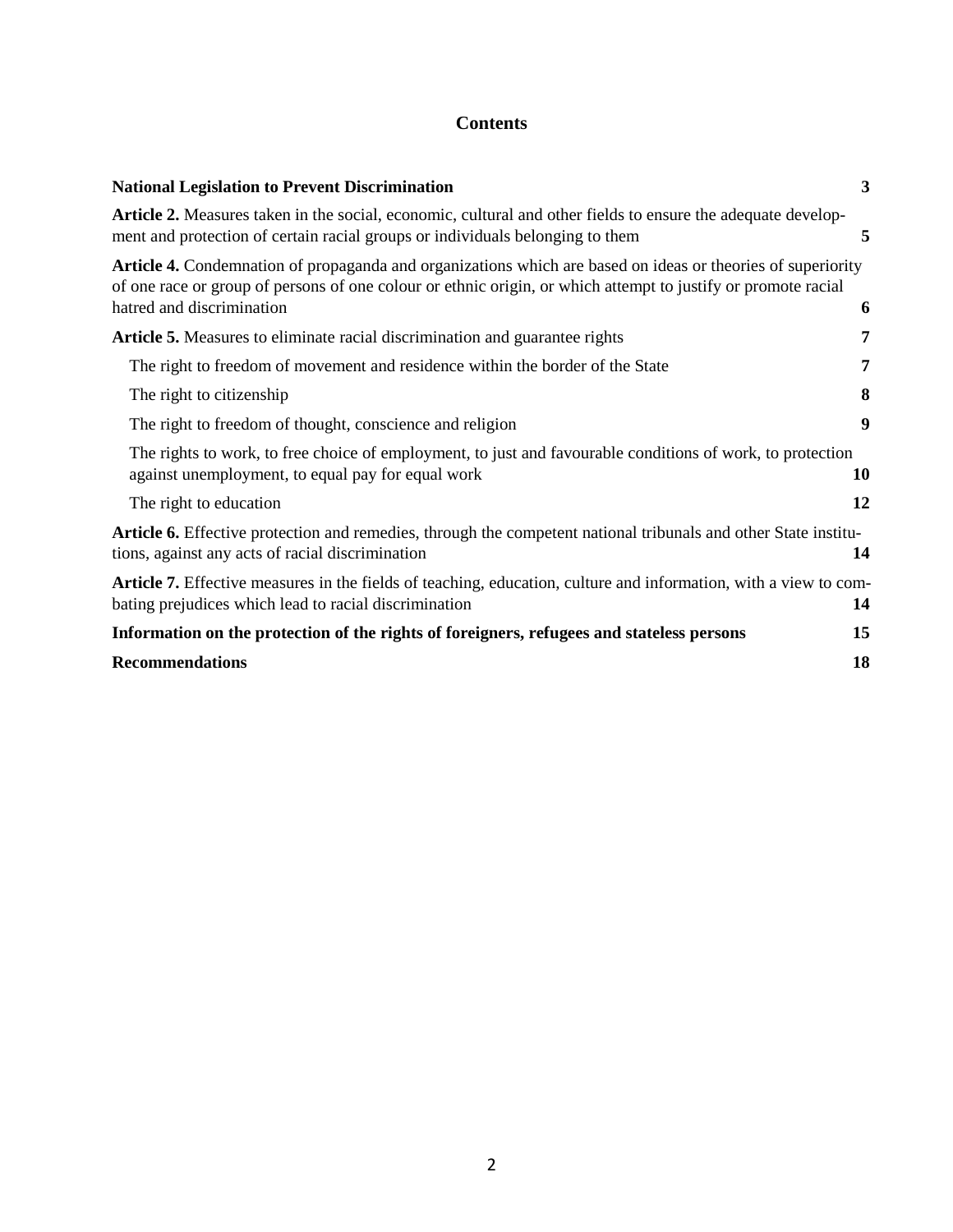### **INTORDUCTION**

This report presents the position of the civil society organizations on the certain provisions of the Convention on the Elimination of All Forms of Racial Discrimination (the Convention) that trigger their concern. The report does not to provide a comprehensive coverage of all aspects of the fulfilment of the country's obligations on the elimination of racial discrimination.

The report lists both the positive aspects of the measures taken by Belarus to implement the Convention, and the negative practices. Besides, the report also suggests recommendations to the State. The Committee should consider them in their Concluding Observations adopted upon the consideration of the report submitted by Belarus.

#### **National Legislation to Prevent Discrimination**

- 1. Despite the recommendations adopted by the Committee upon the consideration of the previous report, to date, Belarus has failed to include the definition of racial discrimination complying with Article 1 of the Convention into the national legislation. This impedes amending the criminal and administrative legislation so that to criminalize all forms of racial discrimination, including direct and indirect discrimination.
- 2. Belarus lacks effective legal mechanisms to ensure the equality and protection against discrimination. The Belarusian legislation includes only general provisions on the principles of equality and non-discrimination, which fail to provide for effective implementation measures. These provisions cannot substitute a comprehensive anti-discrimination law. It will be very difficult to implement the principles of equality and non-discrimination in Belarus without the adoption of the specific legislation.
- 3. Although Article 14 of the Labour Code was amended so that to expand the list of prohibited grounds for discrimination, the existing legislation still lacks a general definition of indirect discrimination and definitions of the important terms, widely recognized in the other European jurisdictions in the context of the right to equality, such as "harassment", "reasonable accommodation" or "victimization". The legislation fails to distinguish between direct and indirect discrimination and, consequently, to differentiate between responsibility for different types of discrimination.
- 4. There is no practice there of applying directly provisions of the international treaties in the Belarusian courts, although the national legislation provides for this possibility.
- 5. Belarus has no anti-discrimination case law. In rare cases, the problem of discrimination has become a case at law (the cases did not fall within the scope of the Convention), but there is no information there about any cases where the courts would have found discrimination.
- 6. There are no special rules there to regulate the consideration of cases on discrimination in courts, similar to those that have been developed in the recent years in the other European jurisdictions (e.g., placing the burden of proof on the defendant). As a rule, the burden of proof lies equally with all the trial parties. According to Article 179 of the Civil Procedure Code, every party proves the facts on which it relies as on the basis for its claim or objections. In practice, this results in the need for the victim of discrimination to justify their claim and to provide evidence of the violation of the right to equality. In one of the judgements, the judge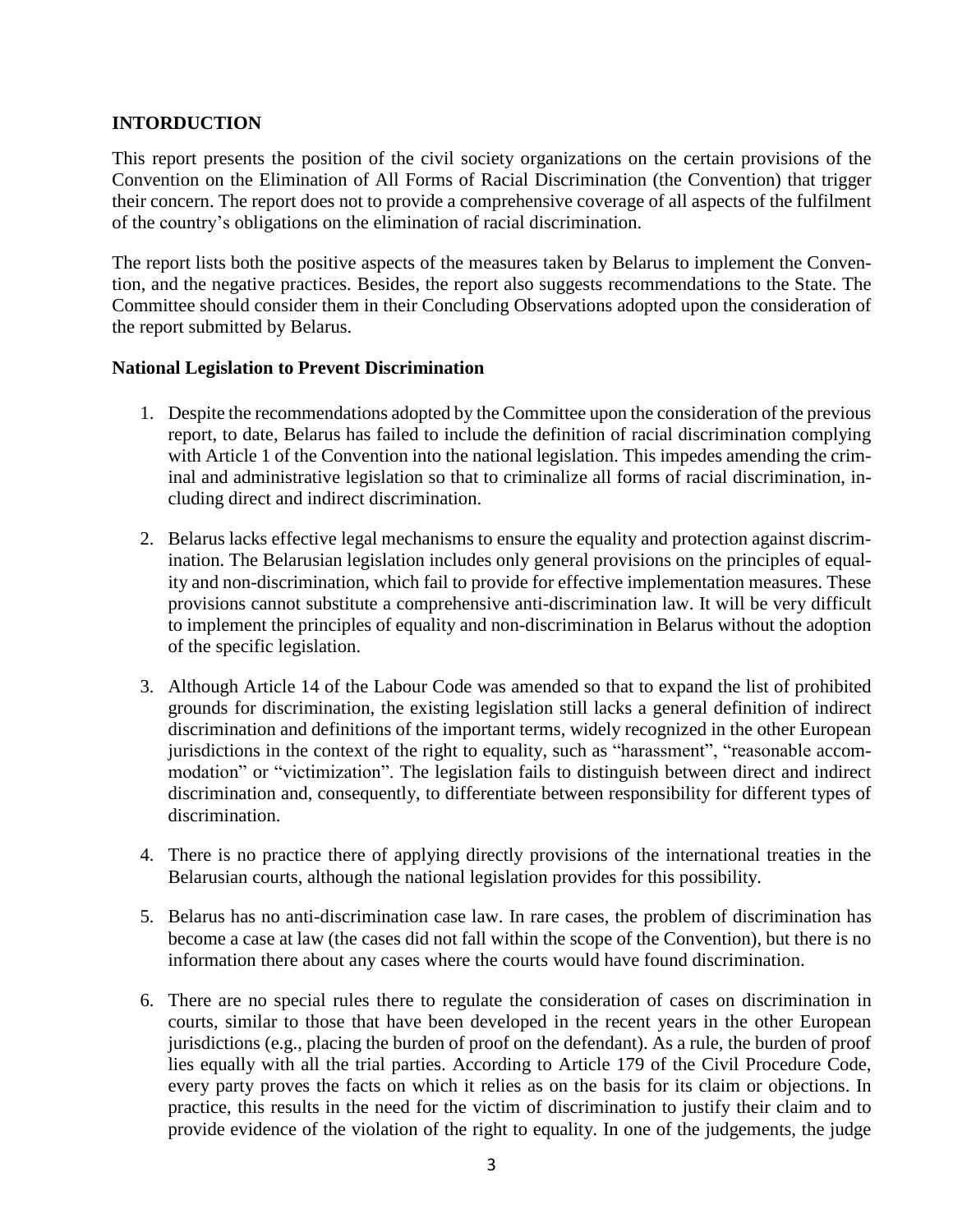expressly stated that the plaintiff had failed to prove the defendant's discriminatory behaviour during the employment interview. $\frac{1}{1}$ 

- 7. Victims of discrimination have no possibilities to contact the authorities specializing in the protection of human rights or in the protection against discrimination. There is no access there to special simplified procedures for resolving of conflicts related to discrimination. Neither has the country yet established the institute of the Human Rights Commissioner (the Ombudsman), who could verify allegations of discrimination and systematically collect information about the implementation of the principles of equality and non-discrimination in Belarus in practice.
- 8. We should recognise as a positive aspect the approval of the Inter-Ministerial Plan aiming to implement the recommendations adopted by Belarus as part of the second cycle of the Universal Periodic Review, as well as those formulated for Belarus by the human rights treaty bodies (the so-called National Human Rights Plan). As one of the steps, the Plan includes "the analysis of the legislation in terms of the need to include legal provisions prohibiting discrimination on any grounds, and the reasonability of the preparation of a comprehensive anti-discrimination law". This activity is scheduled for 2017-2019, which means that there are no grounds there to expect the adoption of the special anti-discrimination legislation within this period.
- 9. It is important to note that a number of the UN treaty bodies made recommendations on the need for Belarus to adopt comprehensive anti-discrimination legislation; this was also recommended upon the second cycle of the Universal Periodic Review.
- 10. In their Concluding Observations on Belarus' report of 2013, the Committee on the Elimination of Racial Discrimination (CERD) expressed their concern about the extremely broad interpretation of the Law on Extremism. In this regard, we should note that Belarus has taken no measures to clarify the provisions of the Law on Extremism, including the definition of extremism, which is still interpreted very broadly, despite the new wording. In addition, Law #358-З of 20 April 2016 added new Article 361-1 to the Criminal Code of Belarus, which criminalizes creating or leading an extremist group. The article provides for seven years of imprisonment as the maximal punishment for these actions. The absence of clear criteria and the broad definition of extremism makes it possible to apply this article of the Criminal Code arbitrarily, which raises concerns.
- 11. Belarus' report notes that the Law on National Minorities provides for a number of rights and guarantees for national minorities. However, a drawback of this law is that it establishes a mechanism for the implementation of the rights of and guarantees for national minorities only in the most general terms.
- 12. According to Article 1 of the Law on National Minorities, the term "national minorities" implies persons who permanently reside in Belarus and are citizens of Belarus, and whose language, culture and traditions differ from the bulk of the population. Thus, the permanent residence and the citizenship are the essential criteria for the inclusion of a community or a person into a national minority and, accordingly, for the implementation of the rights and guarantees

<sup>&</sup>lt;sup>1</sup> Equal Rights Trust Country Report Series: 3 [http://www.equalrightstrust.org/ertdocumentbank/ch%203\\_rus.pdf,](http://www.equalrightstrust.org/ertdocumentbank/ch%2525203_rus.pdf) p. 256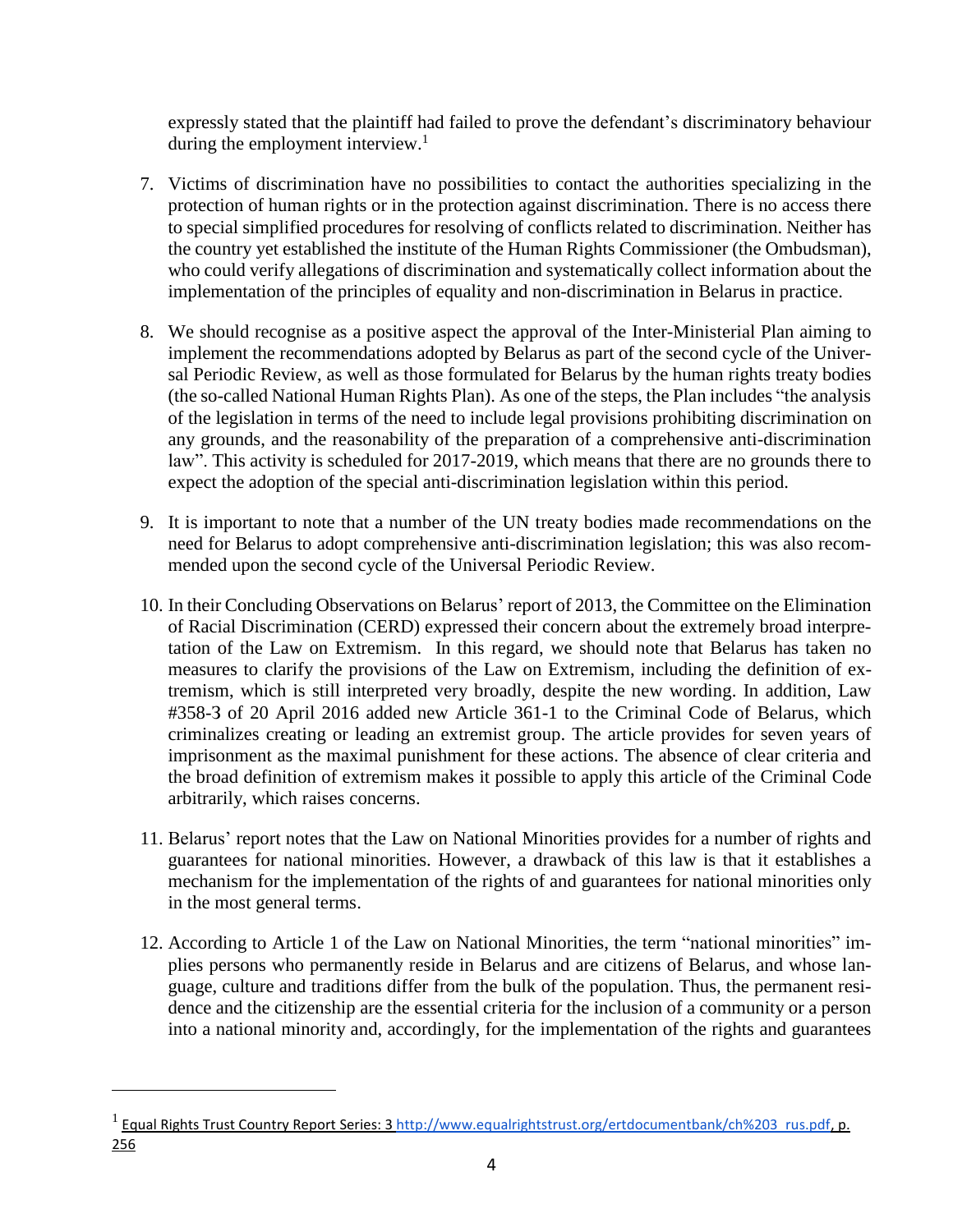provided to them. In this sense, the wording of the national law is restrictive, and the information provided in paragraphs 11 and 12 of the State Report is incomplete.

- 13. Besides, the wording of Article 12 of the Law on National Minorities is, in our view, problematic. It prohibits the establishment and activities of civic groups and associations of citizens who refer themselves to national minorities, if this contradicts the Law on Civic Associations and if these associations are institutionally linked to or are a part of a political organization of a foreign state. This article allows for a broad interpretation and, due to the lack of clear criteria, can be used as the reason for arbitrary decisions taken by the law enforcement agencies against national minorities' organizations.
- 14. The Belarusian legislation includes a number of provisions providing for liability for actions aiming to incite hatred or discord, including on ethnic grounds. Thus, Article 130, Section 1, of the Criminal Code of Belarus provides for liability for deliberate actions aiming to incite racial, national, religious or other social hatred or discord on racial, ethnic, religious, linguistic or other social grounds. Such actions are punishable by a fine or by arrest for up to six months or by restraint for up to five years, or by imprisonment for the same period.
- 15. Nevertheless, this article in the Criminal Code is not an effective deterrent to stop actions aiming to incite hatred or discord, including on ethnic grounds. The legislation fails to specify the actions aiming to incite hatred or to humiliate, provided for in Article 130 of the Criminal Code. To bring a person to justice under Article 130 of the Criminal Code, one needs to prove the offender's direct intent to incite racial, ethnic religious enmity or discord, or to humiliate ethnic honour and dignity, which is extremely difficult in practice.
- 16. The national legislation does not provide for direct administrative responsibility for the use of elements of hate speech, including racist expressions or actions that offend a person on racial grounds. Such actions may be punished under Article 9.3 of the Administrative Code (Insult, i.e. deliberate humiliation of a person's honour and dignity, expressed in indecent form). However, an offender may only be prosecuted under this article if they insulted the victim in an indecent manner. In addition, the case can only be initiated at the request of the victim.

### **Article 2. Measures taken in the social, economic, cultural and other fields to ensure the adequate development and protection of certain racial groups or individuals belonging to them**

- 17. The implementation of the joint Belarus-CE project to facilitate the implementation of the European Charter for Regional or Minority Languages in Belarus in 2016-2017 is commendable. The project implementers have established the National Contact Point and analysed the national legislation and law enforcement practice in terms of minority languages. The national and international experts joined their efforts to identify nine minority languages (Polish, Lithuanian, Ukrainian, Yiddish, Romani, Latvian, Estonian, Tatar, and German) traditional for Belarus. They also compiled a list of 45 points revealing the actual implementation of the Charter standards and held the relevant educational activities.
- 18. Paragraphs 36, 37, 38, 62 of the State Report contain information on the functioning of the Consultative Interethnic Council and the Consultative Interfaith Council, acting under the Commissioner for Religious and Ethnic Affairs. It is a matter of concern that the establishment of the Consultative Interethnic Council and the Consultative Interfaith Council is regulated by the departmental 'Regulation on the Commissioner for Religious and Ethnic Affairs and the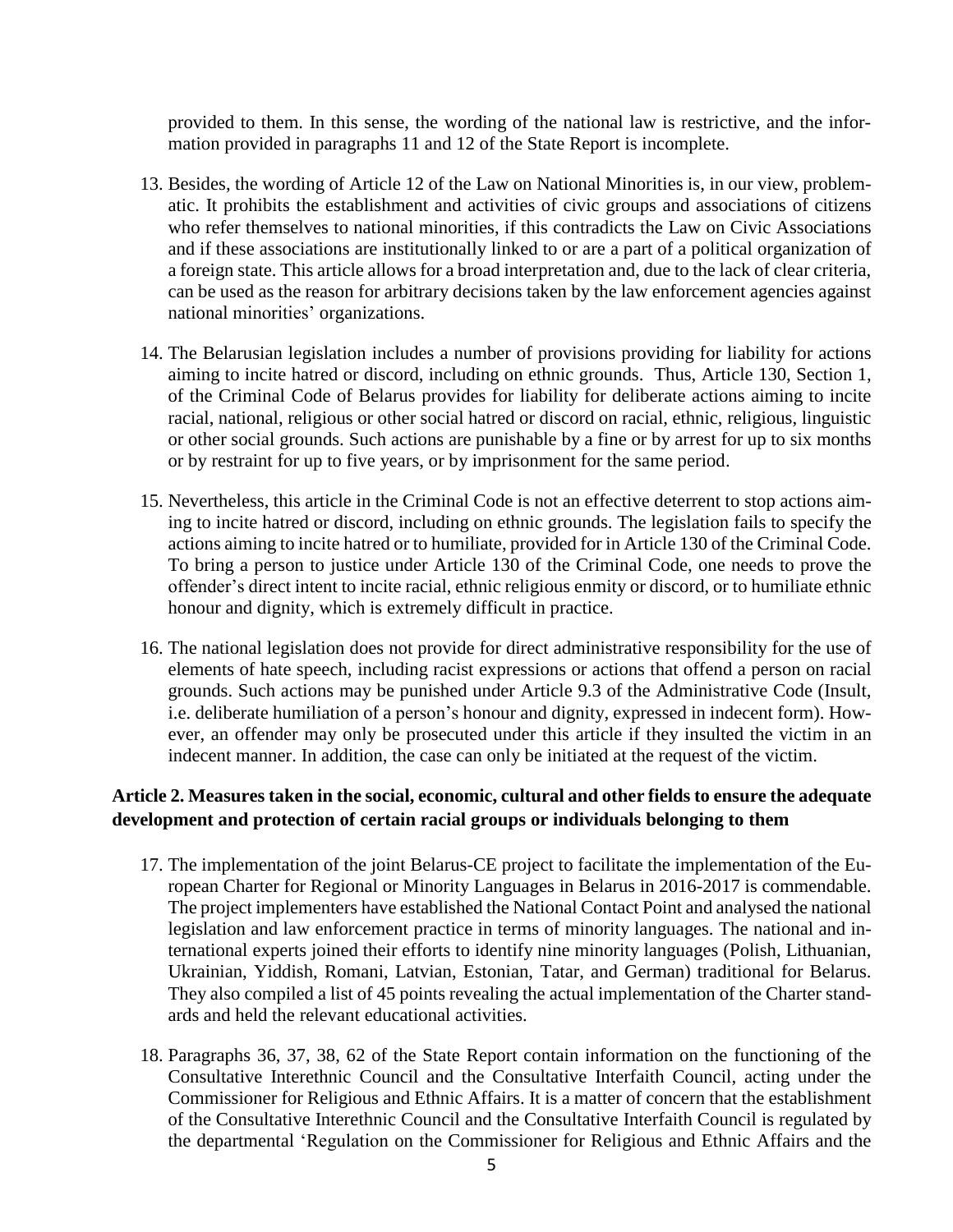Apparatus', the decisions on the liquidation and reorganization of the Councils are taken by the Commissioner, and the Councils' decisions are recommendatory. There is also information there that the Consultative Interethnic Council does not involve representatives of the Belarusian Roma diaspora in their work and fails to consider the problems of the Roma population in Belarus, which contradicts paragraph 36 of the State Report.

19. Besides, the membership in the Consultative Interfaith Council is restricted: the Council may only include representatives of religious associations, while there are a large number of religious organizations in Belarus that do not form a religious association. This practice impedes the actual participation of representatives of ethnic and religious minorities in the discussion and decision-making process when important governmental decisions are taken to ensure the socio-economic and cultural development of these minorities.

# **Article 4. Condemnation of propaganda and organizations which are based on ideas or theories** of superiority of one race or group of persons of one colour or ethnic origin, or which attempt to **justify or promote racial hatred and discrimination**

- 20. At the legislative level, Belarus has banned the establishment and activities of civic associations aiming to promote extremism. This includes *inter alia* the propaganda of exclusivity, superiority or inferiority of persons on the grounds of their social, racial, ethnic, religious and linguistic identity.
- 21. However, it is a matter of concern that in practice, Article 130 of the Criminal Code (incitement to racial, ethnic, religious or other social hatred or discord) has been applied for political purposes (the cases of E. Palchis, S. Shiptenko, S. Pavlovets, and D. Alimkin).
- 22. The expert commissions, established in accordance with the Resolution of the Council of Ministers of Belarus of 21 July 2014, carry out much work to evaluate information products in terms of signs of extremism. For now, the National Commission has been established, as well as the relevant Regional Commissions.
- 23. These expert commissions review information products in terms of calls for extremist activity and (or) propaganda of such activities (propaganda elements). However, due to the lack of clear criteria in the Law on Extremism to define "signs of extremism", the Commissions have qualified a number of information products as extremist without sufficient and valid reasons.
- 24. There is little information there about the work of the Commissions; the available data suggest that many of the information products, provided by the government agencies (most often by the Customs Committee) for examination, contain signs of racial hate speech, racial discrimination, pro-fascist and anti-Semitic ideological propaganda. However, the results (reports, expert opinions, etc.) of the Commissions' work are inaccessible to the civil society.
- 25. The government bodies do not initiate a public discussion to prevent racist statements and discriminatory information materials.
- 26. Hate speech in the media, based on the racist ideas, remains a serious obstacle to social integration of the Roma population.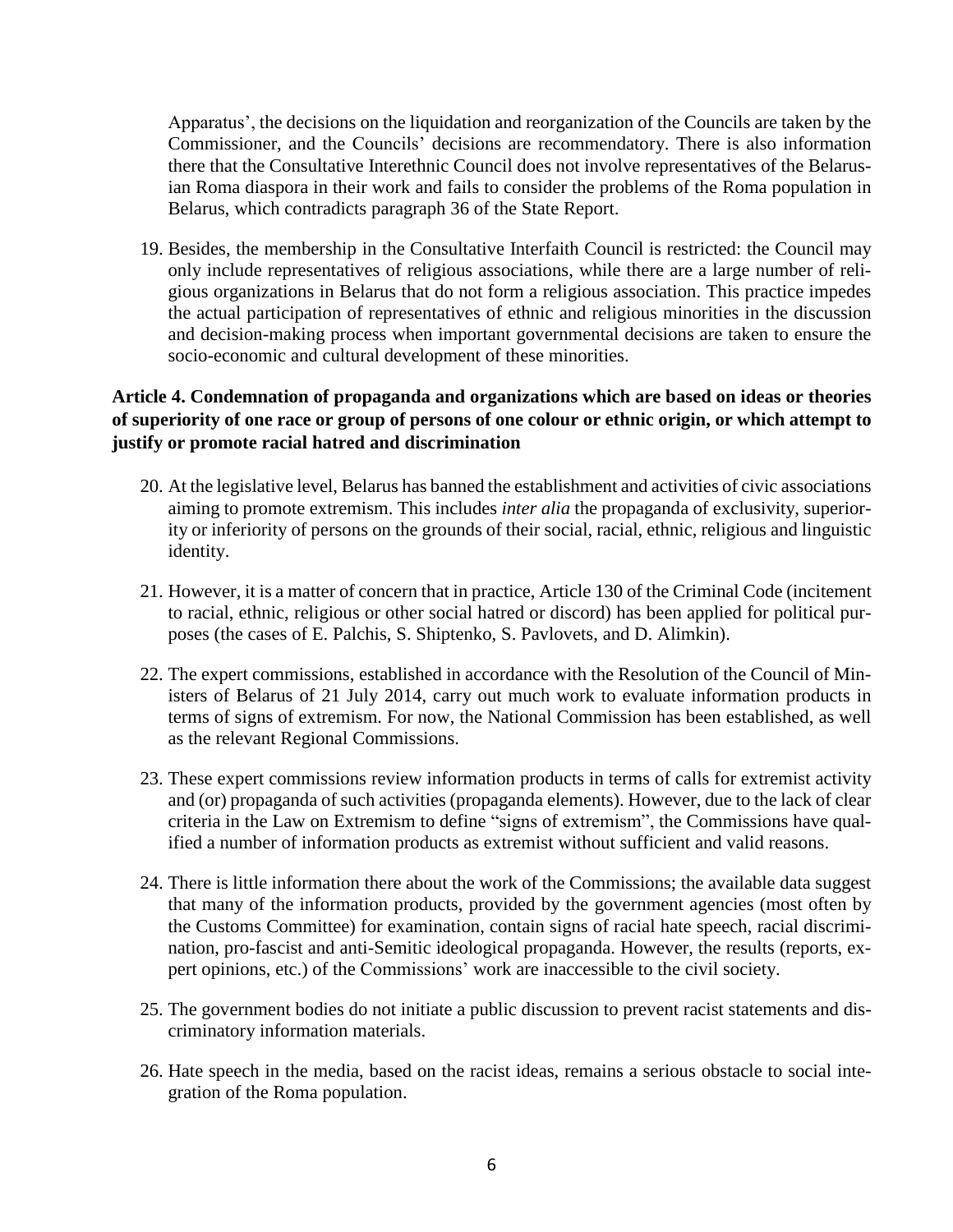27. Contrary to the information in paragraph 179 of the State Report, there are examples of hate speech used against the Roma population in Belarus. Most often information materials of this kind are found at the information resources of the regional departments of the Ministry of Interior (MOI). Hate speech often targets the Roma women. When Roma are mentioned, the media often use words and phrases with negative connotation, which qualify as examples of hate speech (anti-Romanism). This behaviour strengthens the negative stereotypes in public opinion and promotes the negative image of the Roma ethnic group as a whole. The media often resort to wrongful generalizations mentioning the ethnicity in the criminal context, which may qualify as the use of logical means to promote anti-Romanism.

> *On 4 May 2016, the Pukhovichi Executive Committee, Minsk region, posted an article from the Pukhavіtskіya Naviny (Pukhovichi News) newspaper on their website. The article was titled "Old Lady in Pukhovichi Robbed by Gipsy Drug Dealers" and placed under the heading "Law and Order".<sup>2</sup> "...It is not for nothing that the stereotype exists, 'once you meat a Gipsy, you will be tricked'... The Gipsies will certainly give up attempts to steal something from you, if you are not alone in the house or apartment and if there is someone there who can stick up to them."<sup>3</sup>*

### **Article 5. Measures to eliminate racial discrimination and guarantee rights**

### **The right to freedom of movement and residence within the border of the State**

- 28. The police systematically restrict the right to freedom of movement and residence within the border of the State for the Roma population through ethnic profiling. In 2014-2016, those cases were particularly frequent.
- 29. Essentially, ethnic profiling means arbitrary detentions and fingerprinting of Roma, or persons who have visual similarities to Roma (i.e. look similar in appearance, wear similar clothing), and who move within the country for their personal or business purposes.<sup>4</sup> The police officers explain these actions referring to the need for crime prevention and the "special Presidential Decree" or the order given by their superiors. In fact, those actions were based on internal document #56 issued by the Ministry of Interior "for official use only", which was repealed in 2017.
- 30. The existence of documents of this kind raises extreme concern, as well as the possibility of further issuance of documents providing for ethnic profiling. In this regard, the information in paragraph 105 of the State Report is questionable ("the current legislation adequately protects all persons residing in Belarus from all forms of racial discrimination").

*In 2015, the Belarusian Helsinki Committee received a written request from a group of Roma (over 30 people) with information about multiple insults and humiliation by the police, arbitrary detention, illegal temporary expropriation of property (vehicles), and compulsory fingerprinting. The Belarusian Helsinki Committee applied to the Ministry of Interior and General Prosecutor's Office with a request to check the legality of the*

 $\overline{a}$ 

*<sup>2</sup> http:// www.gorka.by/?p=31758#more-31758*

*<sup>3</sup>* http://lenadm-mogilev.gov.by/pravo/newsrovd/8554-torgovalametadonom

<sup>&</sup>lt;sup>4</sup> https://news.tut.by/society/477703.html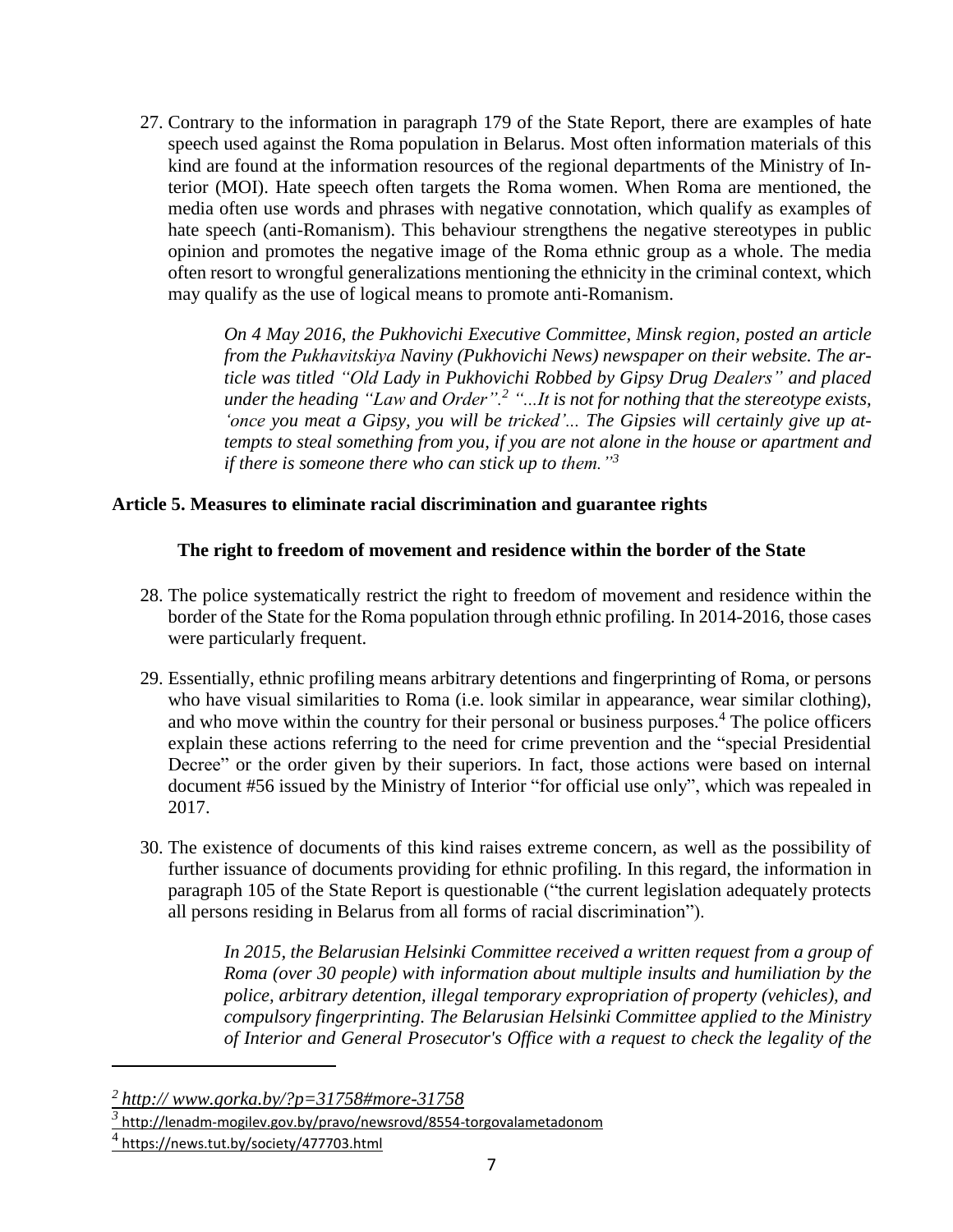*actions of the police officers and to take measures to eliminate discrimination of Roma. The above authorities did not find any violations reported in the requests.*

*In February-August 2016, about 70 persons of the Roma ethnicity, including 50 women, applied to the Roma community mediators with complaints about such actions of the police officers. Some of them had been detained and fingerprinted repeatedly. The most frequent cases of arbitrary detention were registered in Minsk, near the railway station, where the police detained persons of the Roma ethnicity upon their arrival to Minsk by railway.*

- 31. The practice of arbitrary detention and compulsory fingerprinting forced Roma to abandon the movement outside their places of residence and (or) registration and made them fear the police officers.
- 32. In 2014-2016, repeated cases were registered when information materials (printed posters), promoting ethnic profiling, were placed in the public places (stores, village councils, etc.).

*For example, on 31 March 2016, the website of the Leninsky District Administration, Mogilev, posted the article "Prevention of Thefts from Elderly People Committed by Roma". "...It is necessary to mention that a large proportion of the crimes of this kind usually falls on the Roma diaspora. A group of 2-3 Roma commits these crimes... Most often the Roma women aged 25 to 55 pretend to be social workers". <sup>5</sup>The author of the article, Elena Simonova, the Chief Inspector of the Information and PR Group, suggests, "In case you see people of the Roma ethnicity in your town or village, try to remember and record the state registration number of their vehicles".*

33. Thus, the police officers actually spread the hostile stereotype of anti-Gypsyism among the population and contributed to the restriction of the freedom of movement for persons of the Roma ethnicity.

#### **The right to citizenship**

 $\overline{a}$ 

34. A certain number of Roma, born in Belarus, are stateless and have a permanent residence permit. Persons of the Roma ethnicity, qualified as stateless persons, are obliged to have a permanent residence address. Moving in search of employment and suitable housing automatically entails the need for registration of the new temporary residence address. In case it is impossible to register such temporary residence address (due to the reluctance or the physical absence of the homeowners – the latter situation takes place when Roma occupy abandoned houses without the owners' permission), Roma are fined for the absence of registration.

> *The most typical case of Anna Yu., who lives in the countryside in the Minsk region, illustrates this situation: On 24 July 2015, the Chaussy District Court defined the date and place of her birth - 22 October 1994, Belarus, Osipovichi District, Mogilev Region. Before that, Anna did not have any documents, as her parents migrated and another Roma family brought up Anna. Anna had made unsuccessful attempts to obtain the citizenship of Belarus. The reference issued by the Soviet District Department of Interior, Gomel, on 15 January 2016, defined Anna Yu. as "a person who is not a citizen of the Republic of Belarus". It should be noted that at that time Anna Yu. had four children,*

*<sup>5</sup>* http:// lenadm-mogilev.gov.by/pravo/newsrovd/9422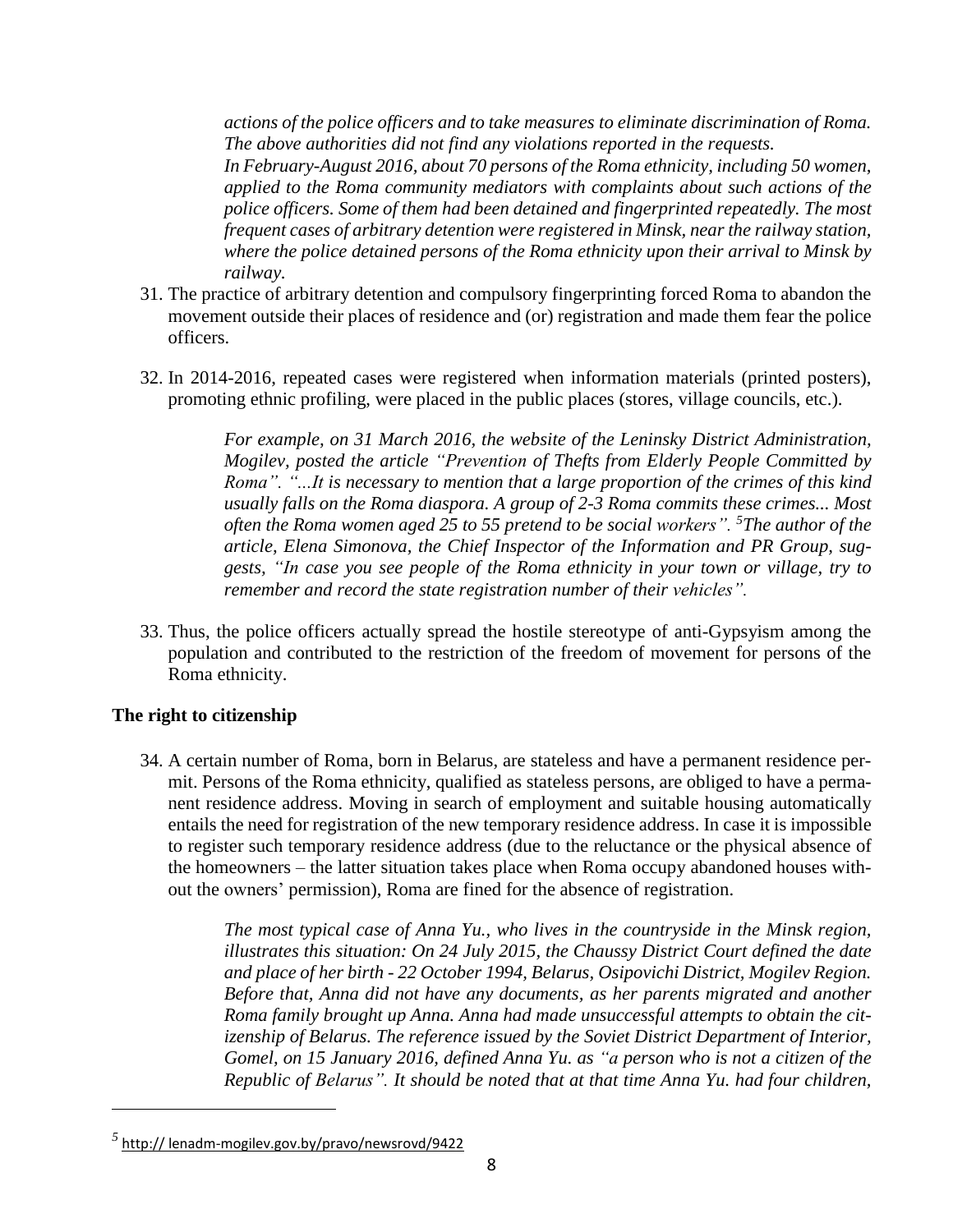*whose birth certificates were issued as late as in April 2017. The Pukhovichi District social services and child protection services provided assistance while obtaining the documents. The lack of a document "confirming the existence of a legitimate source of livelihood" was an obstacle for obtaining the Belarusian citizenship (according to the Regulation on Procedure for Consideration of Issues Related to Citizenship of Belarus, as amended by Presidential Decree #755 of 29 December 2006). Currently, Anna Yu. with her children, do not live at the permanent residence address. Their difficult financial situation is due to the impossibility of employment for Anna and the need for her to take care of her children. The fines payable make it impossible for her to apply for the citizenship of Belarus (she will only be able to apply one year after the payment of the fines). Anna's story is a typical situation for Roma, born in Belarus, but owing no permanent housing and having no permanent residence registration for various reasons. Anna Yu. is a stateless person and she virtually has no sources of livelihood; she is unemployed; she has been fined by the migration service at her temporary residence address.*

35. Thus, information provided in Paragraph 77 of the State Report requires clarification, and the practice of granting the status of stateless persons to those born in Belarus, in particular to women and children, raises concern.<sup>6</sup>

### **The right to freedom of thought, conscience and religion**

- 36. Contrary to information provided in Paragraph 60 of the State Report, the Law on Freedom of Conscience and Religious Organizations, as amended in 2002, as well as provisions included in the Law on Mass Events, Administrative Code and Criminal Code after 2002 significantly restricted the freedom of religion and the possibilities for activities of religious organizations.
- 37. In particular, it is only possible to carry out religious activity after a religious community has obtained the state registration. A religious community may be formed by at least twenty citizens of Belarus aged 18 or older and permanently residing in one or several cities or villages with adjacent territories. The activity of the community will only be permitted within these territories.
- 38. Article 193-1 of the Criminal Code of Belarus provides for criminal responsibility for the organisation of or participation in the activities of a religious organization that has not been registered. This restriction is not conducive to the full implementation of the right to freedom of thought, conscience and religion of national or ethnic minorities. Moreover, it may be inconsistent with various religious canons of such minorities.
- 39. In addition, this article also provides for criminal liability for organizing of or participating in the activities of an unregistered civic association, a party or a foundation. The European Commission for Democracy through Law (Venice Commission) found in their special conclusion that this article violates the international standards for the freedom of association<sup>7</sup>. During the first (2010) and second (2015) rounds of the Universal Periodic Review on Human Rights,

 $^6$  See Resolution 20/4 of the Human Rights Council, "The right to a nationality: women and children": https://docu*ments-dds-ny.un.org/doc/RESOLUTION/GEN/G12/153/06/PDF/G1215306.pdf?OpenElement*

 $^7$  Opinion of the Commission for Democracy through Law (Venice Commission) No. 633/2011: [http://www.ven](http://www.venice.coe.int/webforms/documents/?pdf=CDL-AD(2011)036-e)[ice.coe.int/webforms/documents/?pdf=CDL-AD\(2011\)036-e](http://www.venice.coe.int/webforms/documents/?pdf=CDL-AD(2011)036-e)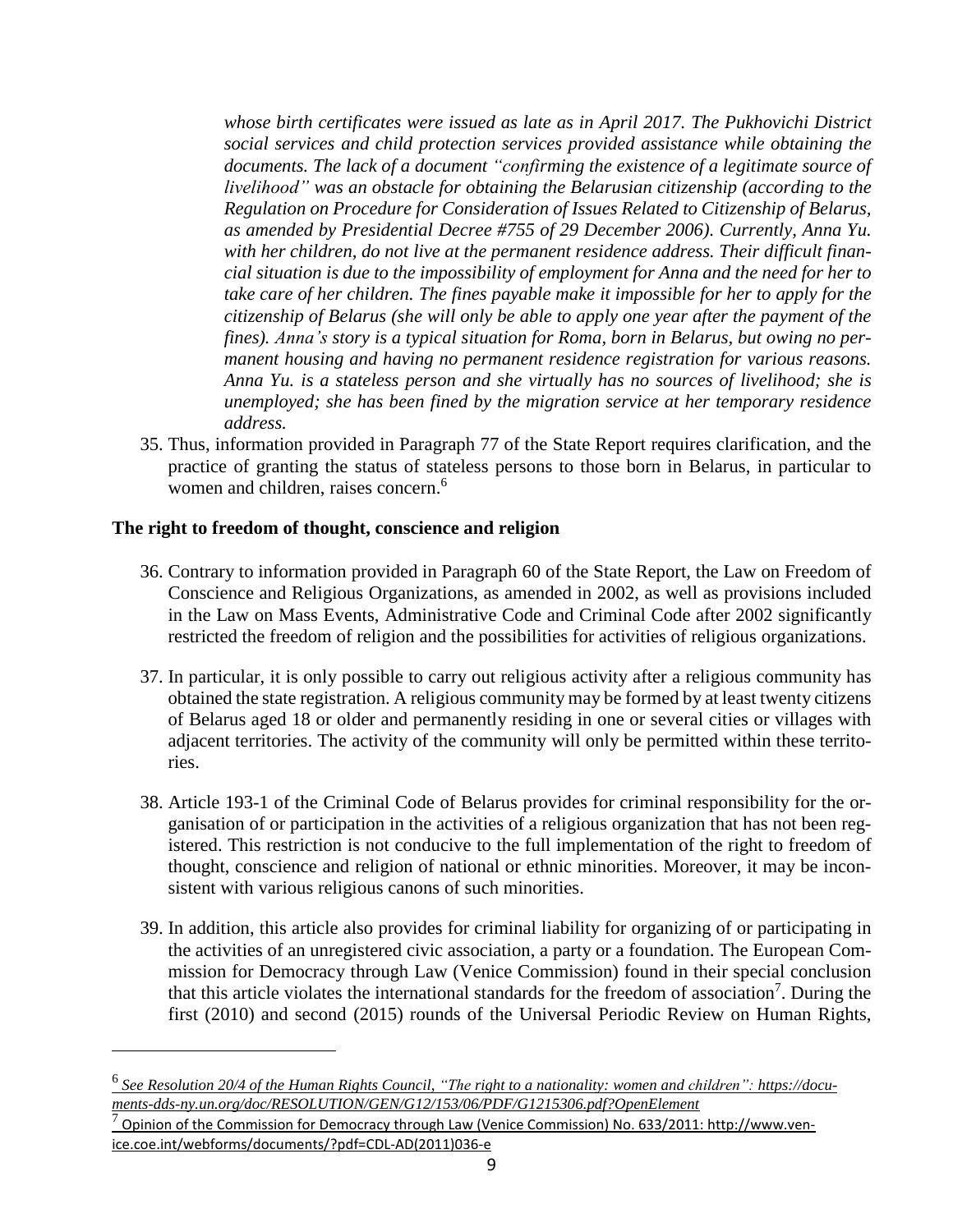numerous recommendations were made for Belarus to repeal Article 193-1 of the Criminal Code (including by Belgium, the Czech Republic, France, Israel, the Netherlands, Poland; the Government of Belarus recognized some of those recommendations as acceptable). However, despite the numerous assurances made by various state bodies (in particular, by the Ministry of Foreign Affairs, the Prosecutor's Office, the Parliament and the Presidential Administration) about the possible amendments to the legislation banning activities of unregistered organizations, this article has never been repealed.

- 40. In accordance with the Law on Mass Events, holding religious events in the premises that do not have the status of a place of worship is only allowed upon the special permission.
- 41. The right of religious communities to spread religion through the establishment of their own media is restricted, as only religious associations may do this.
- 42. The Regulation of 2008 on the procedure for inviting foreign citizens and stateless persons to Belarus for religious activity provides for the right to invite foreign citizens to serve as priests in religious organisations only for religious associations. Contrary to information in Paragraph 21 of the State Report, a confirmation of the knowledge of Belarus'state languages to the extent necessary to carry out religious activities is a compulsory condition for the invitation of foreign citizens and stateless persons to Belarus with a view to engage them in religious activity. All of the above conditions for invitation of foreign clerics in fact limit the right of national or ethnic minorities to hold religious meetings in accordance with their traditions, including the use of their national language.
- 43. According to the National Statistics Committee of Belarus and the census of 2009, there are 22 thousand Muslims living in Belarus. In accordance with the legislation of Belarus, a citizen of Belarus willing to receive or replace the passport must provide photos, which depict the citizen without a hat. This regulatory act provides for no exceptions for individuals who cannot appear hatless in public because of their religious beliefs. This rule applies to all citizens of Belarus, but it disproportionately affects Muslim women who cannot appear in public without the traditional Muslim woman's headscarf in line with their religious beliefs. Therefore, Muslim women are forced to take off the handkerchief to make these photos, which causes emotional distress. This practice also makes it difficult to identify Muslim women who have been photographed without the headscarf for their passport, but do wear it in their daily life.

# **The rights to work, to free choice of employment, to just and favourable conditions of work, to protection against unemployment, to equal pay for equal work**

44. According to the research conducted in 2014, on average, about 30% of the Roma women aged 25-45 and about 20% of the Roma men in all age groups are officially employed.<sup>8</sup> The bulk of the Roma men and women are engaged in seasonal work; many of them are engaged in housekeeping, and about 5% provide magical services. A small number of the young Roma women

 $\overline{a}$ 

 $8$  See Strategy for education, professional employment, social welfare and preservation of the cultural identity of the Bel*arusian Roma population as a condition for overcoming the social exclusion and discrimination. Analytical materials. http://romaintegration.by/wp-content/uploads/2014/12/18.pdf*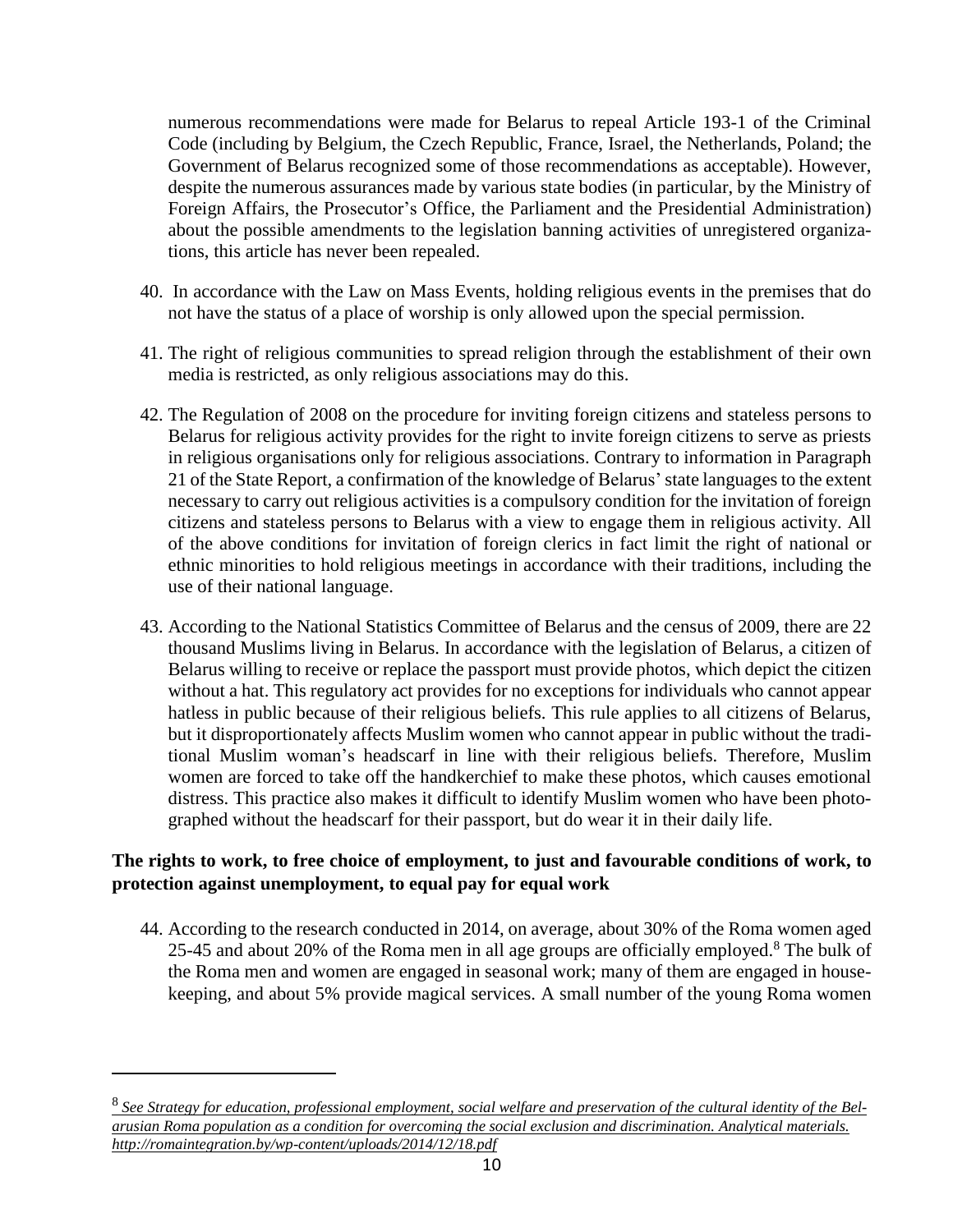are employed in the service sector (as hairdressers, nail techs); about 30% are engaged in trade, but in fact, this kind of self-employment is illegal.

- 45. The reasons for the lack of legal employment are as follows: 1) the lack of the necessary education and training; 2) the lack of access to training programs and motivation to study; 3) discrimination during the employment procedure in case suitable vacancies are available.
- 46. The information at page 178 of the State Report is incomplete, as it fails to reflect the real employers' practice in relation to Roma. According to information provided by the non-governmental Roma community mediators, 100% of Roma in all age groups complain about the lack of educational programs for adults (it is difficult for adults to finish their school education and to access further vocational training programs); numerous cases of discrimination (anti-Gypsyism) are registered in connection with employment attempts. There are no written complaints there about discrimination during the employment procedure due to the low literacy rate among Roma and the lack of effective anti-discrimination mechanisms.
- 47. The current lack of the state program for social integration of the Roma population (one comprehensive program or several sectorial programs) make it virtually impossible to ensure the rights to work, to free choice of employment, to just and favourable conditions of work, to protection against unemployment, and to equal pay for equal work.
- 48. Presidential Decree #3 of 2 April 2015 (On Prevention of Social Parasitism) obliges citizens of Belarus, foreign citizens, and stateless persons who obtained a permanent residence permit in Belarus, to pay the fee to cover the government spending, unless they have participated in financing of the government spending for not less than 183 days within the tax period. The nonpayment or partial payment of the fee entails a fine in the amount of two to four 'basic units' (reference amount used for tax calculations in Belarus-*TN*) or an administrative arrest. According to Decree #3, while serving an administrative arrest, the arrested will be involved in community service compulsorily. Thus, the Decree has virtually legalized forced labour, as the lack of employment for more than 183 days per year entails the obligation to pay the fee, and the failure to pay it can entail sanctions in the form of a fine (in addition to the fee) or an administrative arrest involving compulsory work.
- 49. This Decree applies to the majority of the Roma population. Roma women are particularly vulnerable, as they traditionally take care of children under seven and keep the house. The Decree obliges them to pay the fee, if they do not work and do not carry out other activities, equivalent to financing of the government spending. In case of their refusal or inability to pay it, they may be fined or arrested for up to 15 days and involved in labour compulsorily. Thus, the Decree has created an especially difficult situation for the Roma population. Although Decree #3 is not applied *de facto* and is now expected to be considerably amended, it has not been repealed yet and is still effective *de jure*.
- 50. In 2016, the Committee on the Elimination of All Forms of Discrimination against Women, in their Concluding Observations on Belarus' Eighth Periodic Report, expressed concern about the adoption of Presidential Decree #3 (On Prevention of Social Parasitism) in 2015. The Decree introduced the national fee, which is levied on unemployed persons to ensure their participation in financing of the government spending. This applies to non-working parents if they raise children over seven, which disproportionately affects women, since they are much oftener engaged in the upbringing of children and performing household duties. The Committee called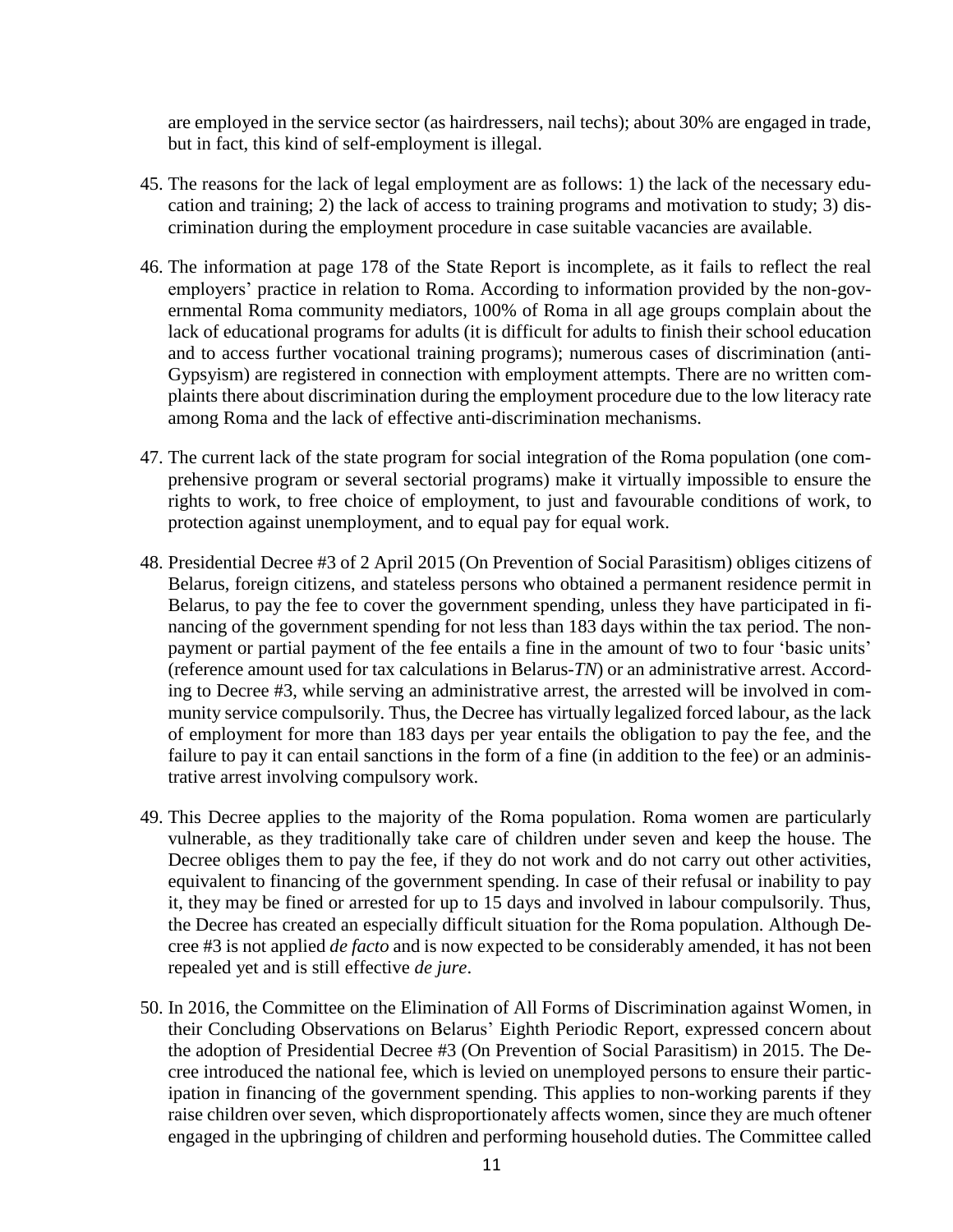for immediate legislative amendments to ensure that the tax obligations imposed by Presidential Decree #3 (On Prevention of Social Parasitism) do not apply to non-working parents engaged in the upbringing of their children.<sup>9</sup>

### **The right to education**

- 51. Secondary and primary education covers about 80% of Roma children, but most of them complete only the basic school course. 12% of Roma aged 10 and older cannot read and write.<sup>10</sup> According to unofficial information provided by the Roma community mediators, in 2014 and in early 2015, about 55% of the Roma minors did not attend school. The main reasons for this situation include: a) the low motivation of the Roma children to attend school; b) the lack of control on the part of the parents; c) the lack of school clothes and school supplies due to the low income in the Roma families. The situation has improved considerably owing to the work of the Roma community mediators with the schools attended by the Roma children and with the families of the Roma minors, as well as to their effective communication with the Education Departments of the local public authorities. The main efforts were focused on the work with the Roma families in the village of Titovka (Leninsky District, Bobruisk). Basic school #15 located there is the only school in the country where the Roma children make up to 95% of all students (the total number of students is about 60). Owing to the joint work of the Roma activists and school administration, all children of school age attend school there. However, there is evidence there, that in other regions (e.g. in the village of Rusino, Baranovichi district) only about 50% of children of school age attend school.
- 52. In 2016, the Committee on the Elimination of All Forms of Discrimination against Women, in their Concluding Observations on Belarus' Eighth Periodic Report, expressed concern about the adoption of Presidential Decree #3 (On Prevention of Social Parasitism) in 2015. The Decree introduced the national fee that is levied on unemployed persons to ensure their participation in financing of the government spending. This applies to non-working parents if they raise children over seven, which disproportionately affects women, since they are much oftener involved in the upbringing of children and performing household duties. The Committee called for immediate legislative amendments to ensure that the tax obligations imposed by Presidential Decree #3 (On Prevention of Social Parasitism) do not apply to non-working parents engaged in the upbringing of their children $11$ .
- 53. In 2016, a smaller number of early marriages was recorded (we are talking about both officially registered and unregistered marriages). 24 early marriages were registered, which accounted for about 30% of the total number of the Roma marriages. There is a tendency there towards more "mature" marriages: the Roma families are most often started by young people aged 18- 19.

<sup>&</sup>lt;sup>9</sup> CEDAW/C/BLR/CO/8

 $^{10}$  See Strategy for education, professional employment, social welfare and preservation of the cultural identity of the *Belarusian Roma population as a condition for overcoming the social exclusion and discrimination. Analytical materials. http://romaintegration.by/wp-content/uploads/2014/12/18.pdf*

 $11$ Prevention of child, early and forced marriages among the Roma population of Belarus. Analytical report. [http://ro](http://romaintegration.by/wp-content/uploads/2016/03/Roma_early_mariages.pdf)[maintegration.by/wp-content/uploads/2016/03/Roma\\_early\\_mariages.pdf](http://romaintegration.by/wp-content/uploads/2016/03/Roma_early_mariages.pdf)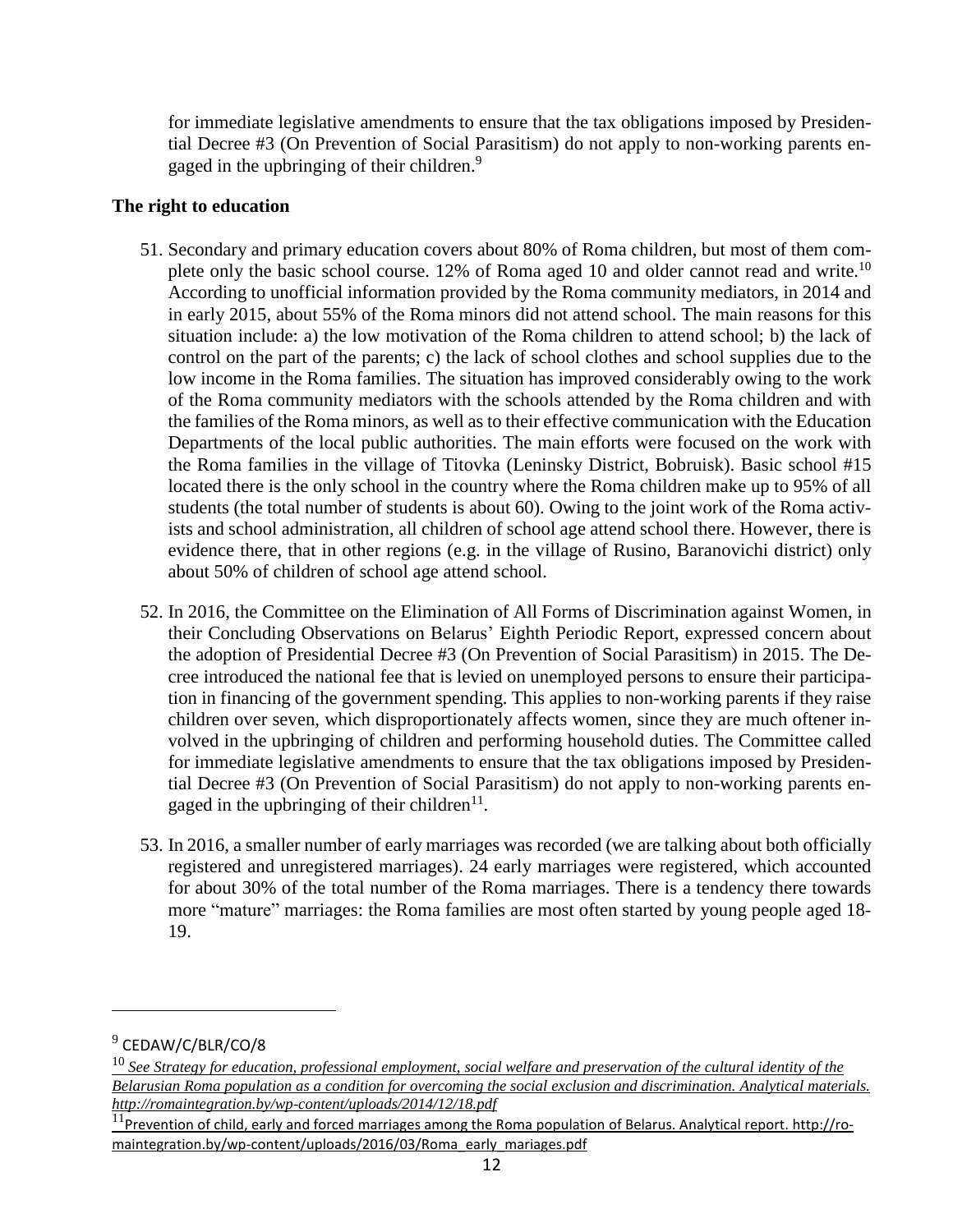- 54. The information campaign "Early Marriages Missed Opportunities", held as part of the work of the Roma community mediators, contributed to the reduction in the number of early marriages. The goal of the campaign was to inform the Roma population in Belarus about the negative social effects of early marriages, to promote the values of the rights of the child, and to provide opportunities for social development of the Roma youth, especially for girls. The information campaign targeted parents of girls under age, the Roma youth, leaders of the Roma communities, and teachers. This campaign was initiated and carried out exclusively by the Roma activists and without any involvement on the part of the public authorities. Without the continuous work on the prevention of early marriages and explaining the right to education in the Roma communities, the chances are low that the Roma children will be educated persons and well trained specialists.
- 55. According to Paragraph 177 of the State Report, the position of the State, with regard to ensuring the right of children to education, is primarily the use of punitive measures (penalties, sanctions) against the legal representatives of the child. Meanwhile, when it comes to the Roma population, it is necessary to adopt a comprehensive program for integration and for the promotion of the values of education.
- 56. No more than 2% of Roma have higher education. About 17% have secondary or vocational education.<sup>12</sup> The level of education vary depending on the age group: among Roma aged 25-35, 50% have only elementary education, about 50% have finished the basic school; almost 100% of men in this age group have finished the basic school; in the age group of 35-45, 40% of women and men have elementary education, 40% have finished the basic school; in the older age group (aged over 50), only a few have finished the basic school.<sup>13</sup>
- 57. The fact that many young Roma in their twenties have neither education, nor reading and writing skills, also raises particular concern. The lack of documents on secondary education or basic education is a serious obstacle for employment of the Roma women and men in all age groups. Thus, without targeted educational programs and activities aiming to achieve comprehensive social integration, the right to education of persons of the Roma ethnicity remains under threat.
- 58. The legislation of Belarus stipulates for the possibility to study in the minority language only when receiving the secondary education. Education and training in vocational schools and in specialized secondary and higher education institutions is carried out only in Russian and (or) Belarusian.

 $\frac{12}{12}$  See Strategy for education, professional employment, social welfare and preservation of the cultural identity of the *Belarusian Roma population as a condition for overcoming the social exclusion and discrimination. Analytical materials. http://romaintegration.by/wp-content/uploads/2014/12/18.pdf*

 $13$  Ibid.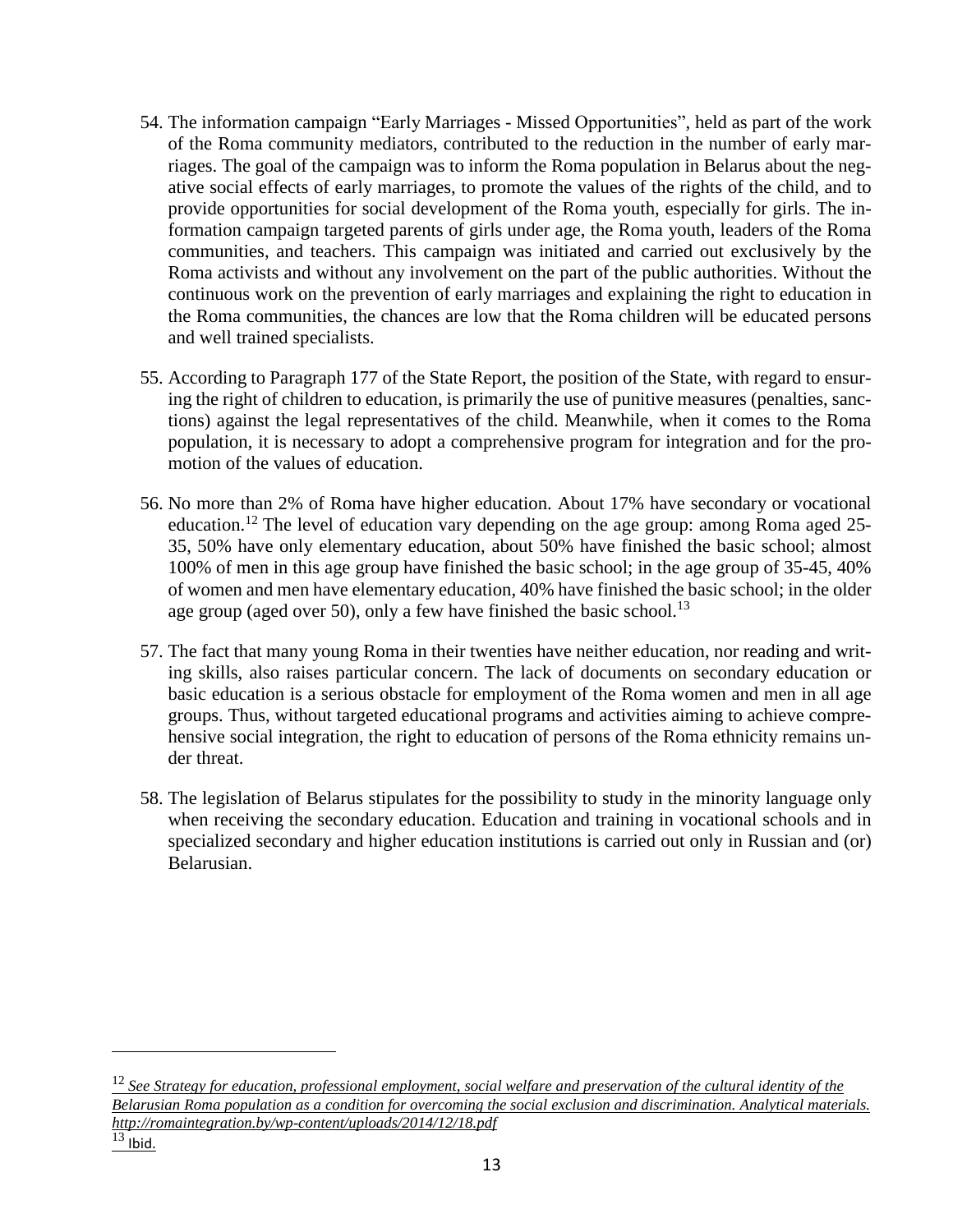### **Article 6. Effective protection and remedies, through the competent national tribunals and other State institutions, against any acts of racial discrimination**

- 59. There is no case law in Belarus on criminal responsibility for racial discrimination. The Criminal Code views the motive of racial hatred as a reason for a crime as an aggravating factor; however, there is no information there on any cases when that rule would have been applied.
- 60. In 2014-2017, more cases of vandalism were registered at the memorable Jewish places: in July 2014, the monument to child victims of Orsha ghetto was desecrated (the monument was opened in July 2014); in October and December 2014, vandals desecrated the synagogue in Gomel with anti-Semitic graffiti; in July 2015, vandals smashed and overturned nineteen monuments at the Jewish cemetery in Borisov; in May 2016, vandals desecrated the memorial to 800 Jews killed in the June of 1942, located near the town of Ivenets; in July 2016, "The Pit" memorial in Minsk was desecrated; in November 2016, the stone monument "In Memory of Jews of Mogilev - Victims of Nazism" was desecrated; in November 2016, vandals desecrated the memorial to the victims of fascism in Pinsk.
- 61. Upon the investigation of the facts of vandalism in 2016, such actions were qualified as "hooliganism" and "desecration of historical and cultural values", without revealing of anti-Semitism as a motive. The perpetrators were found only in one of the four cases. Thus, the protection, provided by the public institutions in cases of racial discrimination, is ineffective.
- 62. Paragraph 172 of the State Report refers to the Law on the Bar and Legal Practice in Belarus and declares the principles of independence of the Bar, the implementation of the right to legal assistance, and the inadmissibility of interference with lawyers' professional activities. However, the same law and the relevant law enforcement practice indicate the direct interference on the part of the public agencies in lawyers' work. The Ministry of Justice enjoys extensive powers to control lawyers' work, to issue and terminate licenses to practice law, to initiate disciplinary proceedings against lawyers. The Bar associations need to agree the candidates for the Chair position with the Ministry, etc. The lack of independence of lawyers puts at risk the effective implementation of the right to the protection of every person, especially of representatives of vulnerable groups and foreigners.

### **Article 7. Effective measures in the fields of teaching, education, culture and information, with a view to combating prejudices which lead to racial discrimination**

- 63. We should note the certain efforts made by the Commissioner for Religious and Ethnic Affairs and the Ministry of Information of Belarus to prevent stereotypes in the media that may provoke racial discrimination.
- 64. The Institute of Journalism of the Belarusian State University (the BSU) regularly organizes a course on "Inter-cultural and Inter-religious relations in Belarus" for journalists of the national and regional media. However, the Faculty of Advanced Training and Retraining of the Institute of Journalism of the BSU did not include this course in their work plan on additional education for adults for the academic years of 2016-2017. The program of the course is also not available, so it is not known whether it covers the issues of identifying hate speech and the means to combat it.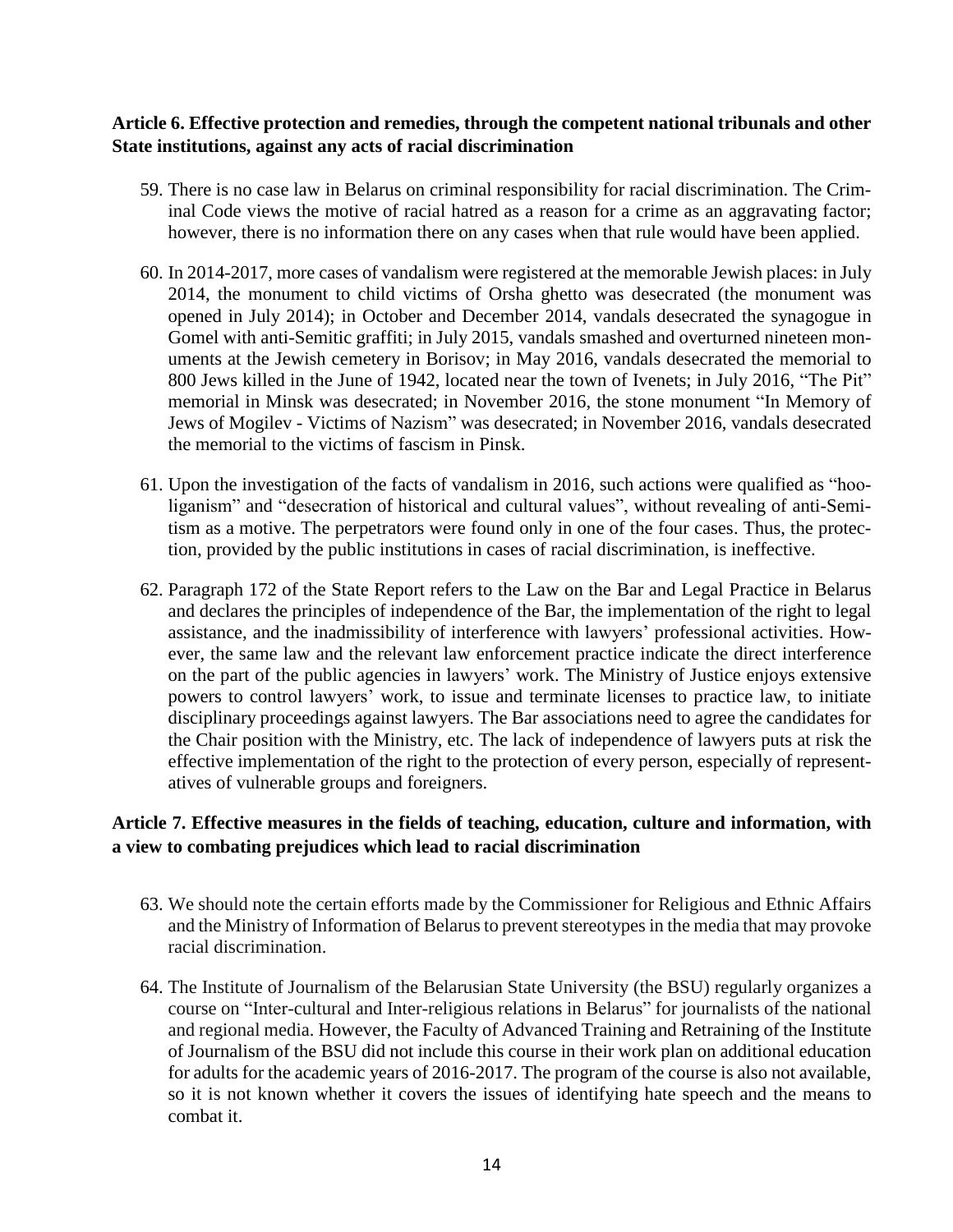- 65. One of the positive measures that should be noted is the national competition among journalists and the media for the best coverage of the issues of inter-ethnic and interfaith relations, intercultural dialogue in Belarus, and cooperation with compatriots abroad.
- 66. We should also note the youth campaign "Movement against Hatred", implemented by the Council of Europe in cooperation with the Ministry of Education of Belarus.
- 67. It is a matter of concern that the media publish a considerable number of articles, which contain hate speech expressions in titles and texts and in comments on publications.<sup>14</sup> In 2015-2017, a tendency has emerged to reduce the number of hate speech wordings in headlines, but the amount of stereotypical language in comments has grown. This fact can be explained by the activity of NGOs and activists identifying hate speech and providing the relevant legal interpretation, which has increased significantly in this period. Many of the media have "audited" the current and archival publications, eliminating hate speech in the visible parts of publications (titles and leading paragraphs).
- 68. Although the public agencies implement the certain activities to combat racial prejudice, the fact that this work is carried out without public discussion and communication with the civil society, including representatives of the vulnerable groups that are most exposed to hate speech, raises concerns.
- 69. It is also worrisome that advanced training programs for civil servants, organized by the Civil Service Institute of the Academy of Public Administration under the aegis of the President of Belarus fail to include specialized programs (courses and other training modules) on the management of religious, cultural and national diversity and the issues of combating racial discrimination, including effective anti-discrimination legislation. There are no data there on the use of such programs at the Institute of Retraining and Advanced Training for Judges, Prosecutors, Court and Justice Institution Officials.

### **Information on the protection of the rights of foreigners, refugees and stateless persons**

- 70. Belarus ratified the UN Convention and Protocol Relating to the Status of Refugees in 1951 and in 1967 (2001) respectively. In 1993, Belarus signed and ratified the CIS Agreement on Assistance to Refugees and Internally Displaced Persons. The latter is not applied in practice. Belarus has not signed the International Convention on the Rights of Migrant Workers and therefore has no international obligations in this area. Since 3 July 2009, the Law on Granting Refugee Status, Additional and Temporary Protection to Foreign Citizens and Stateless Persons in Belarus has been effective.
- 71. The new version of the Law was adopted in July 2016. The amended Law makes it possible for foreigners, staying at the state border checkpoint and unable to cross the state border due to the absence of valid documents for the entry into Belarus, to apply for the protection. Previously, the Law provided only for the equal right to judicial protection with nationals for the

 $14$ [http://rounasc.info/sites/default/files/u1/2\\_yazyk\\_vrazhdy\\_v\\_smi\\_kak\\_sredstvo\\_vozbuzhdeniya\\_nacional](http://rounasc.info/sites/default/files/u1/2_yazyk_vrazhdy_v_smi_kak_sredstvo_vozbuzhdeniya_nacionalnoy_rozni_2013.pdf)[noy\\_rozni\\_2013.pdf](http://rounasc.info/sites/default/files/u1/2_yazyk_vrazhdy_v_smi_kak_sredstvo_vozbuzhdeniya_nacionalnoy_rozni_2013.pdf)

[http://rounasc.info/sites/default/files/u1/yazyk\\_vrazhdy\\_v\\_smi.pdf](http://rounasc.info/sites/default/files/u1/yazyk_vrazhdy_v_smi.pdf)

[http://rounasc.info/sites/default/files/u1/monitoring\\_proyavleniy\\_cyganofobii\\_v\\_smi\\_grodnenskogo\\_regiona.pdf](http://rounasc.info/sites/default/files/u1/monitoring_proyavleniy_cyganofobii_v_smi_grodnenskogo_regiona.pdf) <http://romaintegration.by/wp-content/uploads/2016/11/monitoring.pdf>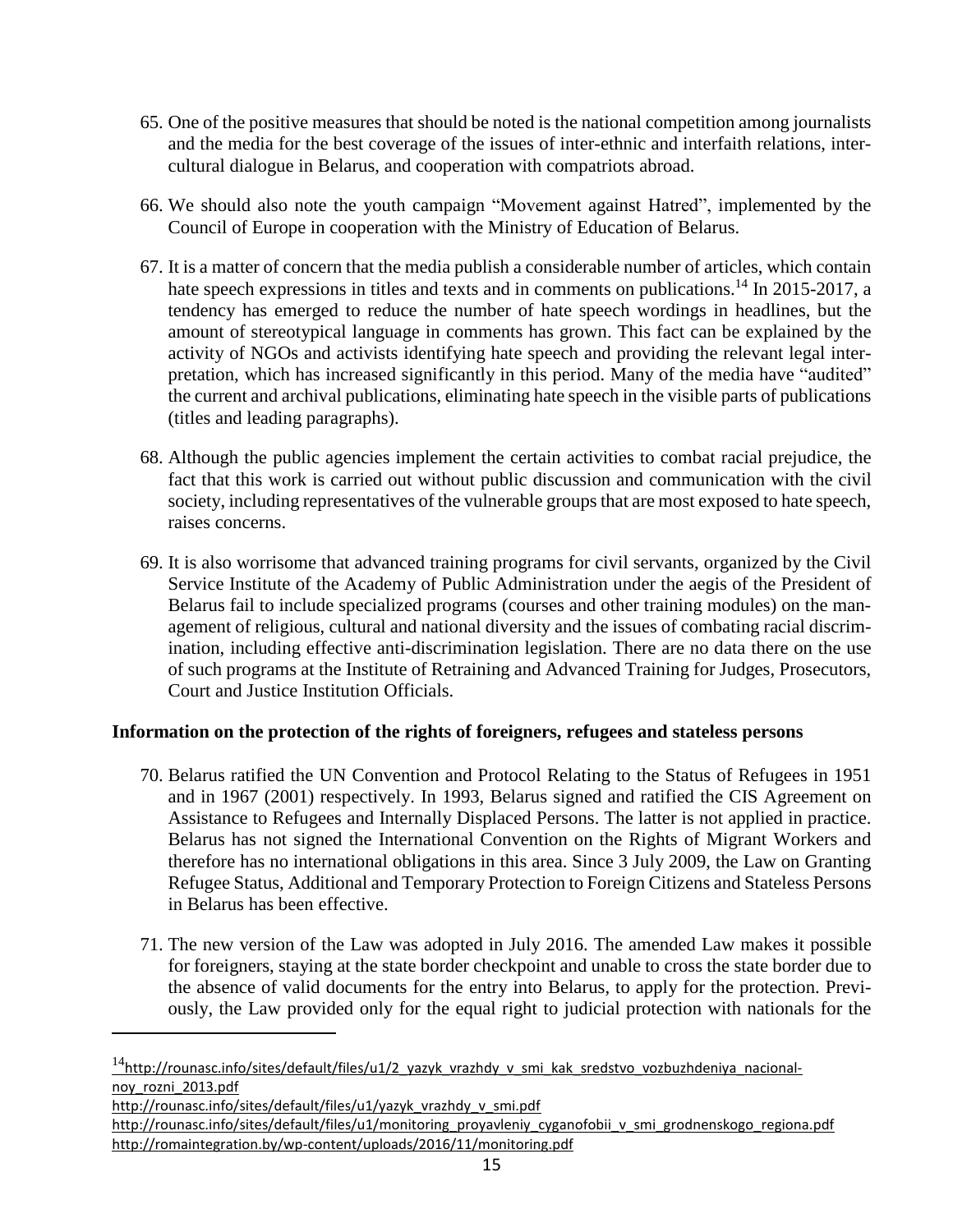foreigners, who apply for the protection. According to the new version, persons who have received the status of refugees, have the right to education, and refugees and persons who have been granted asylum have the same right to medical services as citizens of Belarus. The fact that the person is serving a sentence in the form of arrest or detention is no longer viewed as a reason for suspension of the consideration of applications for the protection. The exit of the foreigner from Belarus is considered an additional ground to terminate the consideration of the application for the protection.

- 72. Formally, any foreigner may declare their intention to apply for the protection either when crossing the State border of Belarus, or staying in the country. Upon the consideration of each application, the Department of Citizenship and Migration of the Ministry of Interior of Belarus takes a decision that may be contested in court. However, in practice, the customs officers will detain a foreigner who applies for the protection while crossing the border to clarify the circumstances.
- 73. Now, there are no special detention facilities in Belarus for detention of foreign citizens and stateless persons – they are detained in temporary detention facilities (in Minsk - in the Center for Isolation of Delinquents). These facilities are not designed for long-term detention. These persons receive information about neither the grounds for their detention, nor their rights and obligations: the officers of the Migration Service and detention facilities are not proficient enough in foreign languages and do not engage interpreters in order to timely explain their procedural rights to the detainees. Besides, the public authorities do not inform relatives of the detainees about their whereabouts. According to the detainees, the lack of information and the poor conditions are the main factors causing discomfort (no walks, poor ventilation in the cells, poor quality of food and poor sanitation).
- 74. There is no clear procedure in place for obtaining permission to visit the detainees, and, respectively, it is impossible to make an objective evaluation of the detention conditions.

*There is information there about the case of two stateless persons of the Syrian ethnicity that took place in 2014. First, they arrived to the Russian Federation, but were unable to apply for the refugee status because of the long queues. Therefore, they went to Minsk, to the Representative Office of the High Commissioner for Refugees. These persons were arrested after crossing the border and were placed to the temporary detention facility in Orsha, where they were detained for 2 months. During this time, officers of the Citizenship and Migration Department and the UNHCR came to them twice. It was only after the second attempt that the officers accepted their application for the status of refugees. One of the detainees spoke only Arabic and English. She reported that neither the border guards, nor the detention facility staff or the Citizenship and Migration Department officers explained to them the procedure and the rules of stay in Belarus and the rights and duties of foreign citizens. As a result, the Citizenship and Migration Department referred to the provision of the Minsk Convention, which states that "the decision about granting the refugee status should be issued by the first country of entry" (in that case, it was the Russian Federation) and refused to grant the refugee status, without denying the fact of the terrible war in Syria and the fact that the applicants were actually in danger. However, the Department considered that those persons had abused the absence of the actual Belarus-Russia border and had violated the visa regulations; therefore, they were detained until the application submission. In both*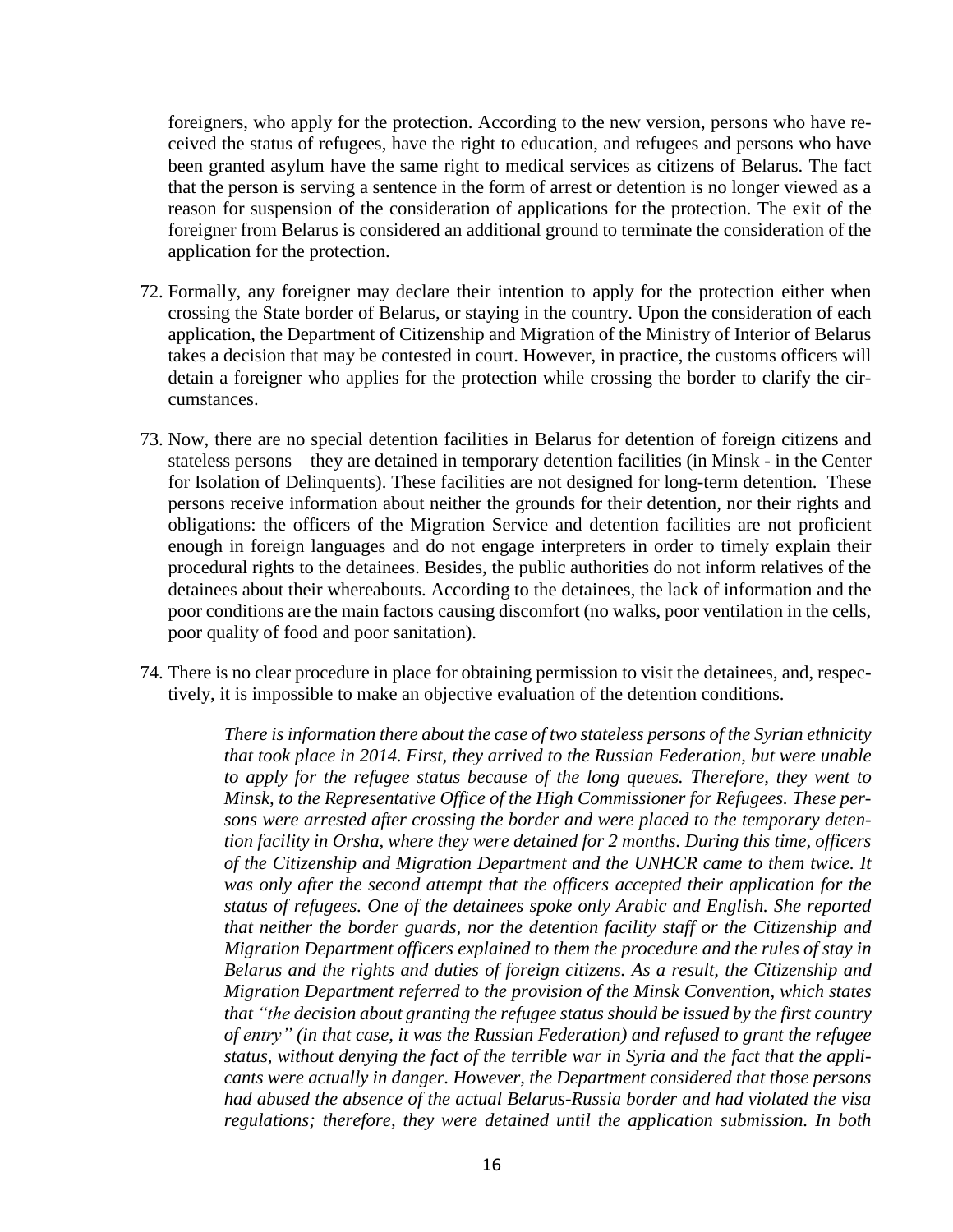*cases, the Department of Citizenship and Migration and the court found the abuse of the protection procedure.*

*In case the state refuses to provide the protection, there is a procedure in place for obtaining the refugee status from the UNHCR. For example, the family of M.K. from Afghanistan used that procedure and was granted the refugee status by the UNHCR. In this situation, Belarus cannot expel these people from the country, and the UNHCR office has to resettle them to a third country willing to accept the refugees. For now, this family has been waiting for resettlement for four years already. Employment is banned for the family members, they receive minimal support from the UNHCR.*

- 75. For now, there is no relevant information about the situation of migrants' rights in Belarus, neither from the relevant NGOs, nor from the government agencies. Representatives of the civil society organizations face the problem when trying to obtain complete statistical information about the number of applications. The official data available only informs about the number of those who were granted the refugee status and about their country of origin. When foreign nationals are detained at the state border of Belarus, the website of the State Border Committee of Belarus becomes the main source of information, but it publishes only the total numbers and general information. It is virtually impossible to obtain information about the detention, status and further fate of foreigners, especially those arrested by the MOI.
- 76. The specialized organizations that deal with refugees, consider the situations in the context of the compliance or incompliance with their mandate. The lack of public control and the secrecy of the procedures imped the transparent coverage of the existing problems of human rights violations.
- 77. Paragraph 78 of the State Report states that the country observes the non-refoulment guarantees in case the life or freedom of the foreigner would be threatened because of their race, religion, nationality, belonging to a particular social group or sharing the certain political opinion, or in case they are at risk of being tortured. However, in practice, there are various situations there when foreign nationals are expelled or extradited to the countries where they are exposed to immediate danger, for example, Murad Amriev, Vladimir Egorov, Imran Salamov.

*Thus, for example, on 4 April 2017, Imran Salamov, a native of Chechnya, applied to the Assistance for Refugees Mission organised in Brest by the Human Constanta NGO. He said that he arrived in Brest on 21 March 2017 and prior to March 29 made eight trips to the Polish border crossing point "Terespol" to apply for asylum in Poland, but the Polish border guards would not let him do so. Imran also said that at home, within over 15 years, he had been repeatedly detained illegally and that during his detention he was tortured.*

*On April 13, the Belarusian authorities detained Imran during the border control procedure. As it turned out later, on April 6, the Russian Federation put him on the international wanted list on suspicion of the participation in an illegal armed group. Immediately after the detention, the decision was taken about the expulsion of Imran from Belarus. Imran believed that, in the event of his return home, the Chechen security officers would torture him; therefore, he applied for the international protection in Belarus. In accordance with the law, his application suspended the expulsion for the pendency period.*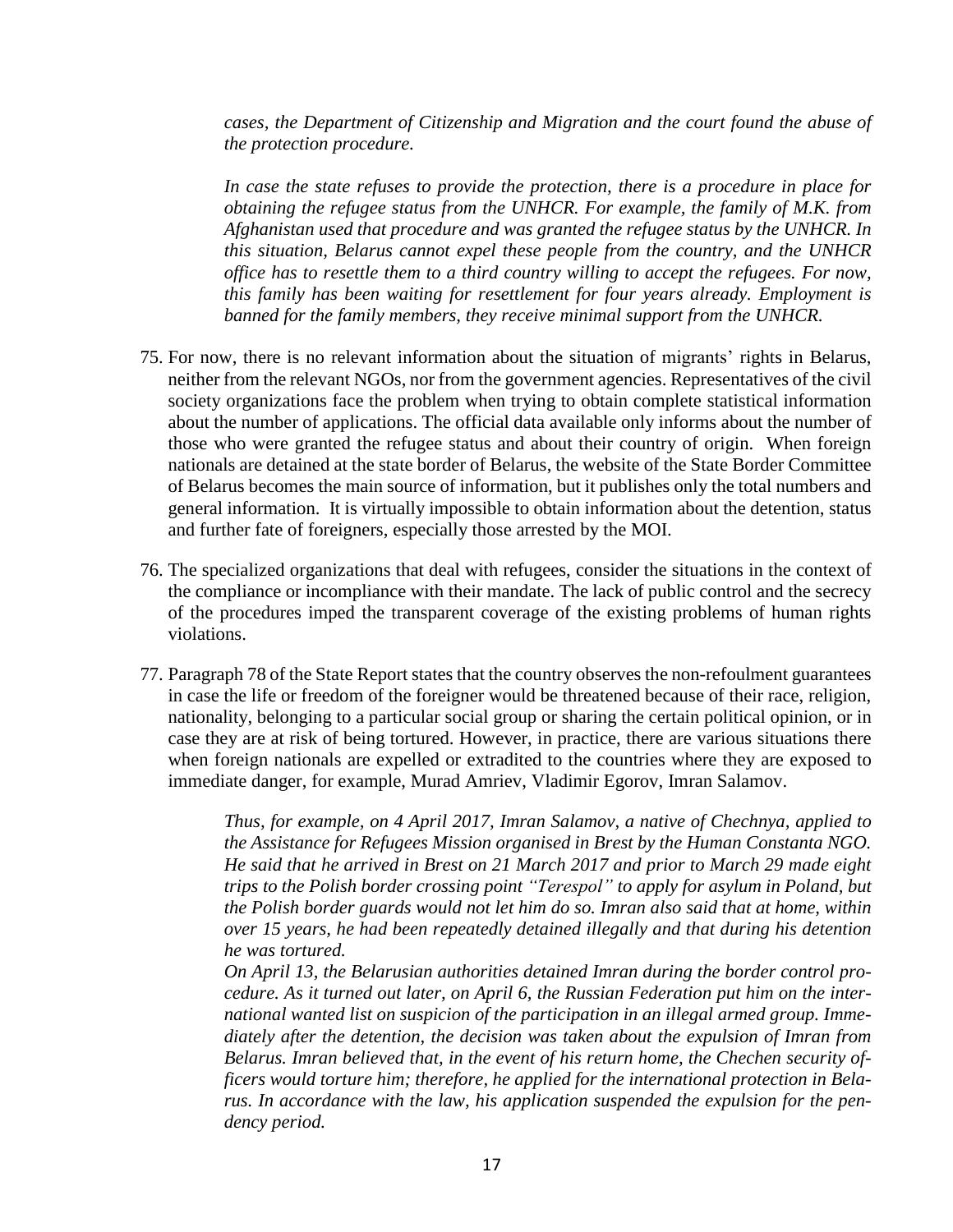*However, in late August, he was denied the protection in Belarus. After Imran was informed about the decision on the denial of the protection, he had 15 days to appeal the decision. According to the law, the expulsion was to be suspended for the pendency period. However, on 5 September 2017, Imran was forcibly deported to Russia.*

*After his expulsion from Belarus on September 5, he was taken to Grozny (Chechnya) as late as on September 11. On that day, Imran's relatives and lawyers were allowed to see him. As of 27 September 2017, the fate of Imran Salamov triggers concern. Since September 11, neither his relatives, nor his lawyer have been allowed to see him. They have no information about his condition and exact placement.*

### **RECOMMENDATIONS**

- 1) To develop and adopt a comprehensive anti-discrimination law, with the involvement of a wide range of stakeholders, including civil society representatives;
- 2) To establish a national human rights institution in accordance with the Paris Principles;
- 3) To avoid ethnic profiling of Roma and other ethnicities, including the arbitrary and illegal detention, fingerprinting, and temporary confiscation of vehicles; to conduct training sessions for law enforcement officers on how to establish effective communication with the Roma population, especially in the places of their density residence;
- 4) In light of Resolution 20/4 adopted by the UN Human Rights Council at the 20th session, to eradicate the practice of granting the status of stateless persons to persons of the Roma ethnicity and other ethnicities, who were born in Belarus, on formal grounds, and to provide full assistance to such persons in obtaining of the citizenship of Belarus with a view to the full-scale implementation of their rights;
- 5) To take measures to combat the practice of discriminatory denials to hire persons of the Roma ethnicity and other persons on racial grounds;
- 6) With the participation of the Roma minority, experts and representatives of the civil society, to develop a comprehensive program for social integration of the Roma population in Belarus, including measures to ensure the rights of the Roma children to education, the prevention of early marriages, educational programs for children and adults, the involvement of the Roma leaders in the crime prevention and law enforcement system;
- 7) To repeal Presidential Decree #3 dated 2 April 2015 (On Prevention of social Parasitism);
- 8) To conduct special training for judges, prosecutors, police officers, other legal professionals and civil servants in order to improve their competence in identifying and investigating hate crimes and issuing judicial decisions to ensure the equality and the protection against discrimination;
- 9) To ensure the implementation of educational programs for journalists and the media on the promotion of the principles of equality and non-discrimination;
- 10) To monitor the use of hate speech in the media and to take measures each time when the media use elements of hate speech;
- 11) To amend Regulation #200, dated 28 June 2010, of the Ministry of Interior, so that to provide for the possibility to take pictures for a passport in a headdress, unless it hides the shape of the face, for individuals who cannot appear hatless in public because of their religious beliefs;
- 12) To bring the legislation and law enforcement practice regulating the issues of the freedom of religion or belief in line with the relevant international law standards, and therefore:
- to abolish compulsory registration for religious communities;